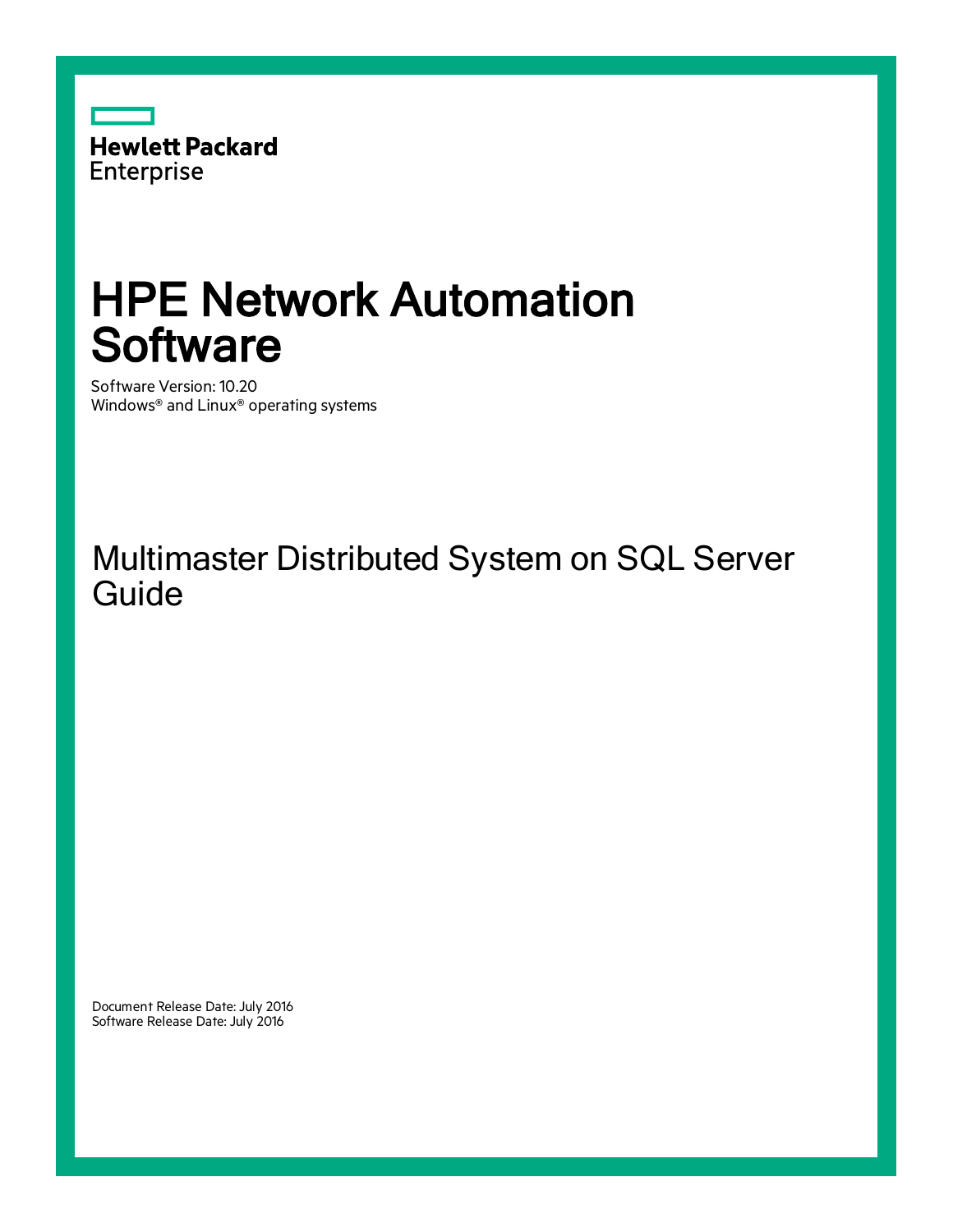#### Legal Notices

#### **Warranty**

The only warranties for HPE products and services are set forth in the express warranty statements accompanying such products and services. Nothing herein should be construed as constituting an additional warranty. HPE shall not be liable for technical or editorial errors or omissions contained herein.

The information contained herein is subject to change without notice.

#### Restricted Rights Legend

Confidential computer software. Valid license from HPE required for possession, use or copying. Consistent with FAR 12.211 and 12.212, Commercial Computer Software, Computer Software Documentation, and Technical Data for Commercial Items are licensed to the U.S. Government under vendor's standard commercial license.

#### Copyright Notice

© Copyright 2001-2016 Hewlett Packard Enterprise Development LP

#### Trademark Notices

Adobe® is a trademark of Adobe Systems Incorporated.

AMD is a trademark of Advanced Micro Devices, Inc.

Intel® and Intel® Itanium® are trademarks of Intel Corporation in the U.S. and other countries.

Linux® is the registered trademark of Linus Torvalds in the U.S. and other countries.

Microsoft®, Windows®, and Windows Server® are U.S. registered trademarks of Microsoft Corporation.

Oracle and Java are registered trademarks of Oracle and/or its affiliates.

Red Hat® is a registered trademark of Red Hat, Inc. in the United States and other countries.

UNIX® is a registered trademark of The Open Group.

#### Oracle Technology — Notice of Restricted Rights

Programs delivered subject to the DOD FAR Supplement are 'commercial computer software' and use, duplication, and disclosure of the programs, including documentation, shall be subject to the licensing restrictions set forth in the applicable Oracle license agreement. Otherwise, programs delivered subject to the Federal Acquisition Regulations are 'restricted computer software' and use, duplication, and disclosure of the programs, including documentation, shall be subject to the restrictions in FAR 52.227-19, Commercial Computer Software-Restricted Rights (June 1987). Oracle America, Inc., 500 Oracle Parkway, Redwood City, CA 94065.

For the full Oracle license text, see the license-agreements directory on the NA product installer bundle.

#### Acknowledgements

This product includes software developed by the Apache Software Foundation (http://www.apache.org/).

Parts of this software Copyright © 2003-2008 Enterprise Distributed Technologies Ltd. All Rights Reserved. (http://www.enterprisedt.com)

#### Documentation Updates

The title page of this document contains the following identifying information:

- Software Version number, which indicates the software version.
- Document Release Date, which changes each time the document is updated.
- Software Release Date, which indicates the release date of this version of the software.

To check for recent updates or to verify that you are using the most recent edition of a document, go to: https://softwaresupport.hpe.com/group/softwaresupport/search-result?keyword=.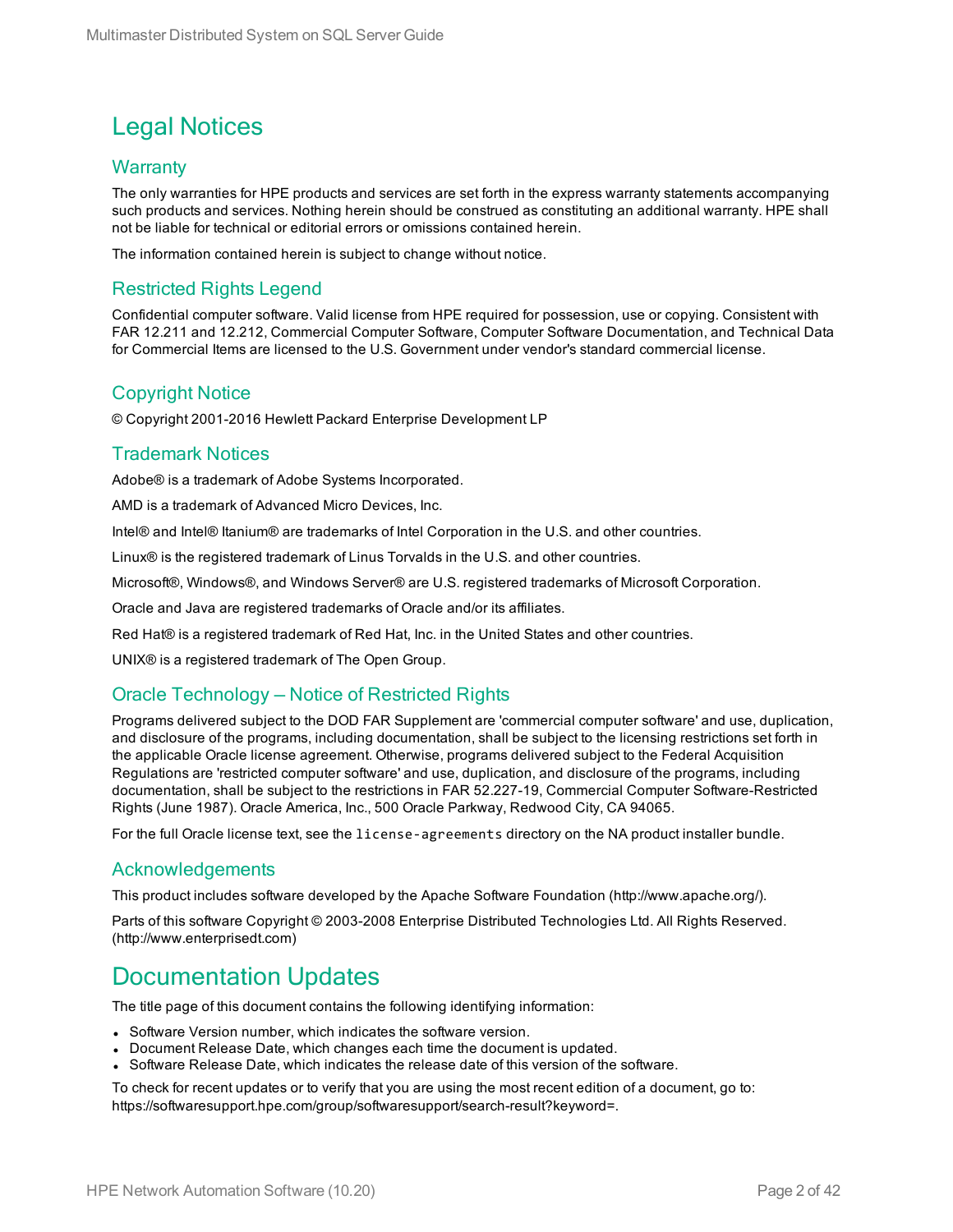This site requires an HP Passport account. If you do not have one, click the **Create an account** button on the HP Passport Sign in page.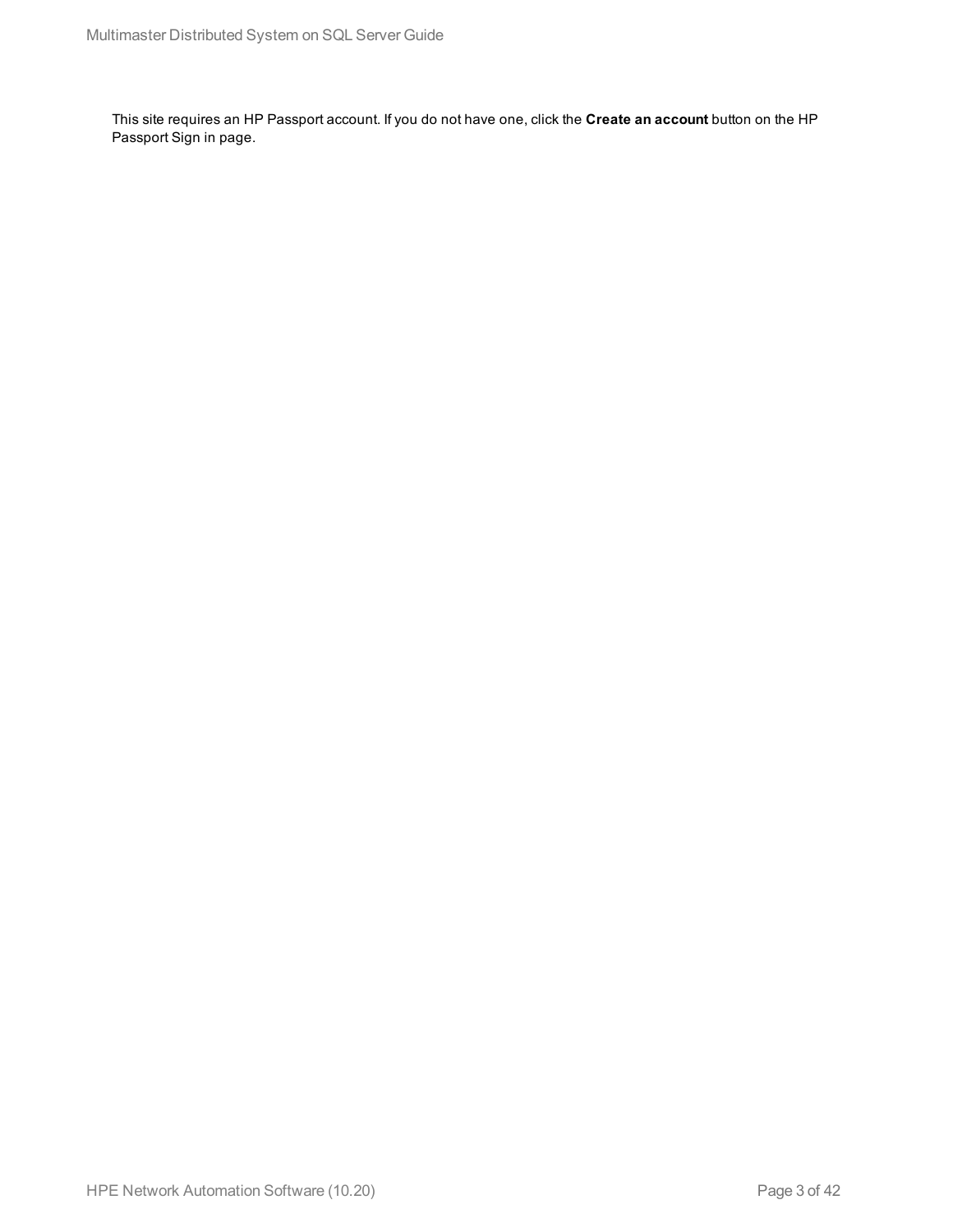#### **Support**

Visit the HPE Software Support web site at: **https://softwaresupport.hpe.com**

This web site provides contact information and details about the products, services, and support that HPE Software offers.

HPE Software Support provides customer self-solve capabilities. It provides a fast and efficient way to access interactive technical support tools needed to manage your business. As a valued support customer, you can benefit by using the support web site to:

- Search for knowledge documents of interest
- Submit and track support cases and enhancement requests
- Download software patches
- Manage support contracts
- Look up HPE support contacts
- Review information about available services
- Enter into discussions with other software customers
- Research and register for software training

Most of the support areas require that you register as an HP Passport user and sign in. Many also require a support contract. To register for an HP Passport ID, go to **https://softwaresupport.hpe.com** and click **Register**.

To find more information about access levels, go to: **https://softwaresupport.hpe.com/web/softwaresupport/access-levels**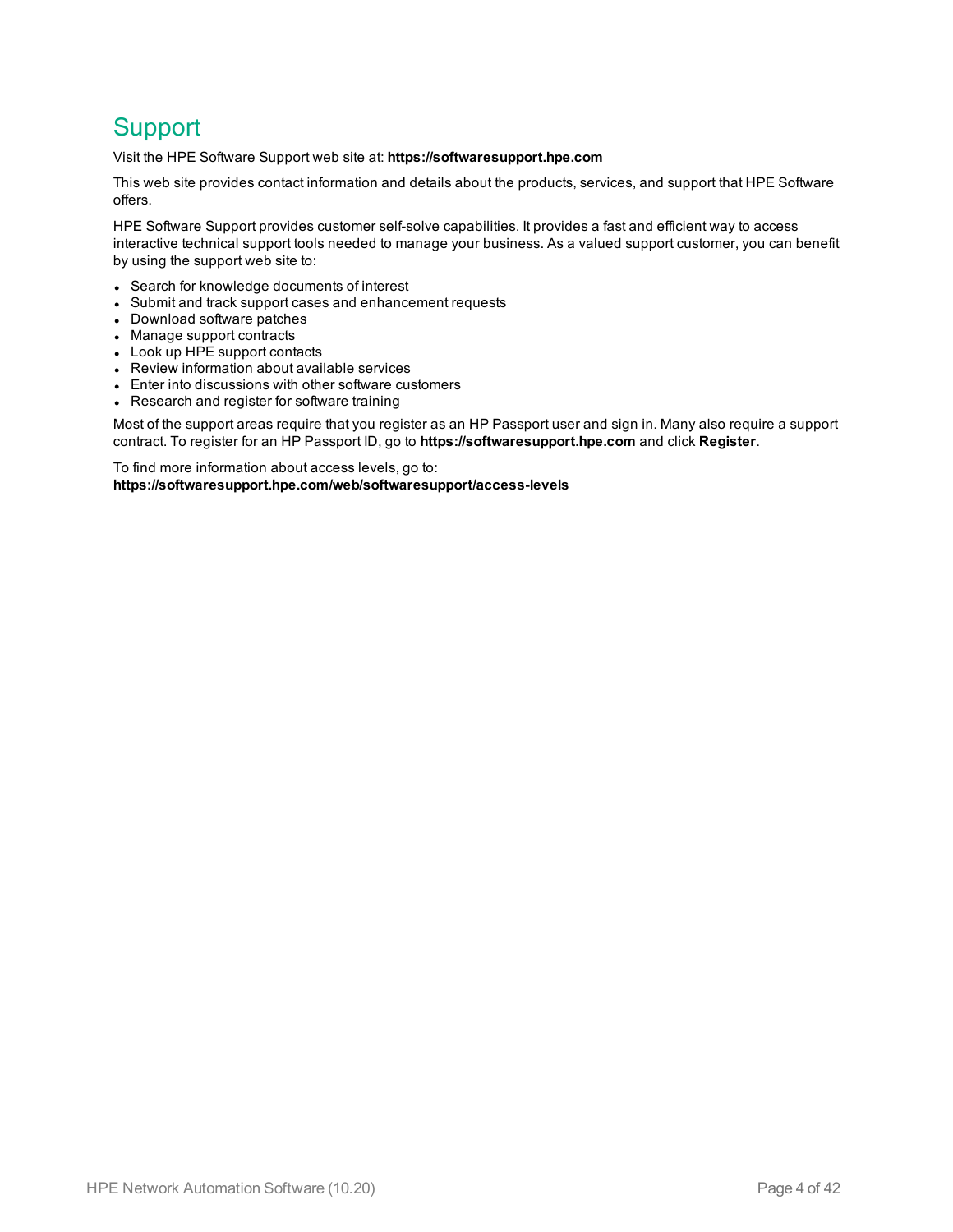# **Contents**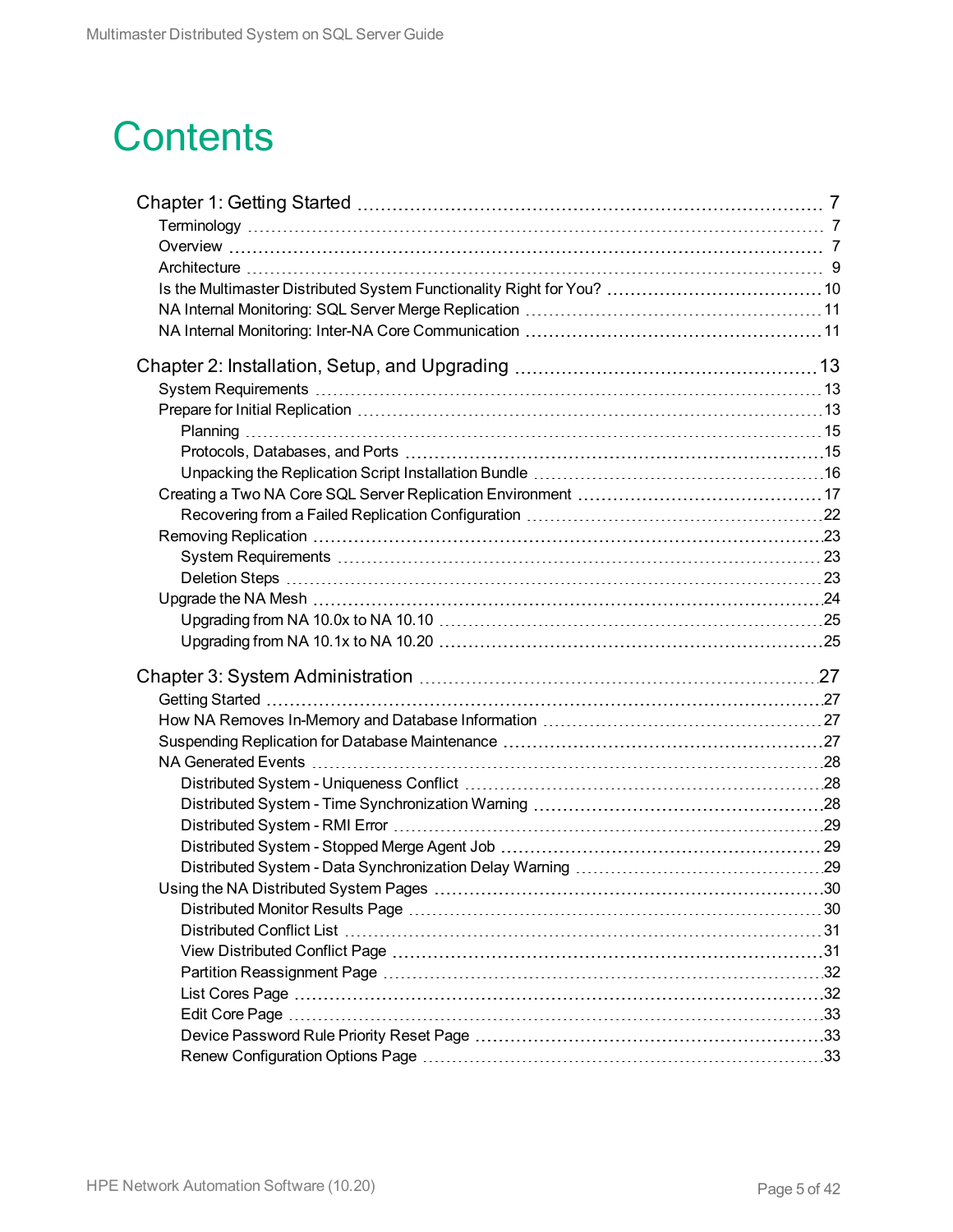| 34  |
|-----|
|     |
|     |
|     |
|     |
|     |
|     |
|     |
|     |
| .39 |
|     |
|     |
|     |
| .42 |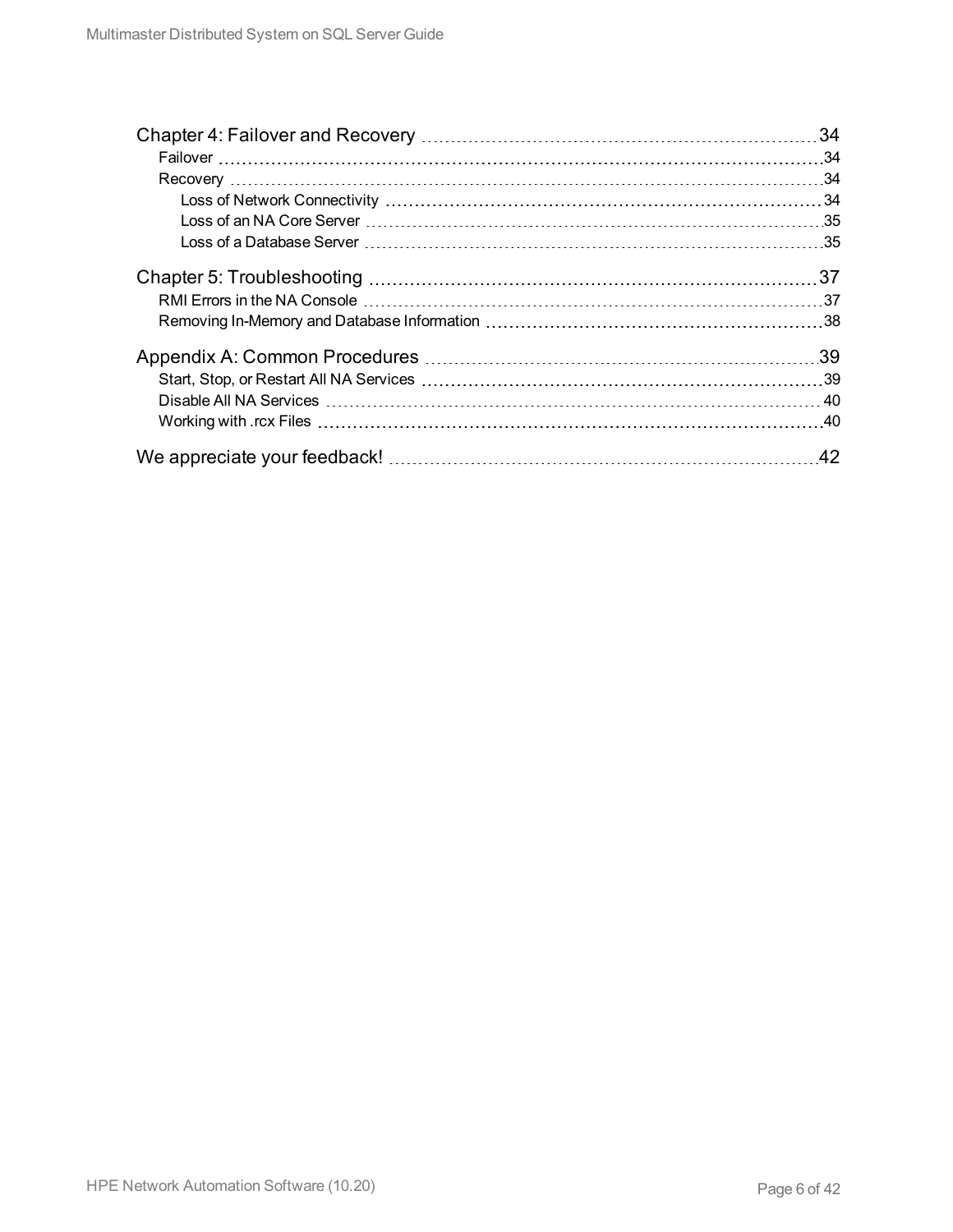# <span id="page-6-0"></span>Chapter 1: Getting Started

**Note:** HPE Network Automation Software (NA) running in a Multimaster Distributed System environment does not support the following features:

- The serial run mode that was added to many task types in NA 10.20
- The Deploy Hotfix task, new in NA 10.20
- Integration with HPE Network Node Manager i Software (NNMi)

This chapter contains the following topics:

- ["Terminology"](#page-6-1) below
- ["Overview"](#page-6-2) below
- ["Architecture"](#page-8-0) on page 9
- "Is the Multimaster Distributed System [Functionality](#page-9-0) Right for You?" on page 10
- . "NA Internal Monitoring: SQL Server Merge [Replication"](#page-10-0) on page 11
- <span id="page-6-1"></span>. "NA Internal Monitoring: Inter-NA Core [Communication"](#page-10-1) on page 11

# **Terminology**

The following terms are used throughout this guide:

- **NA Core** A single NA Management Engine, associated services (Syslog and TFTP), and a single database. An NA Core can manage multiple Partitions.
- Partition A set of devices with unique IP addresses. A Partition is managed by one (and only one) NA Core. Multiple Partitions can be managed by a single NA Core. For information about segmenting devices, see the *NA User Guide*.
- **NA Mesh** Multiple NA Cores connected via multimaster replication.
- **Publisher** A SQL Server database that defines what data is replicated and handles transferring changed data to and from the other databases in the NA Mesh.
- **Subscribers** Databases in the NA Mesh that can send and receive replication data, but do not control the replication process.

<span id="page-6-2"></span>**Note:** Both the Publisher and Subscribers will have the same data (subject only to replication time lags).

# **Overview**

The NA Distributed System on Microsoft<sup>®</sup> SQL Server is a multimaster system where the data from each NA Core in an NA Mesh is accessible to all other NA Cores. This provides a comprehensive view of your data and allows for redundant data and failover in the event of a problem with a single NA Core. The multimaster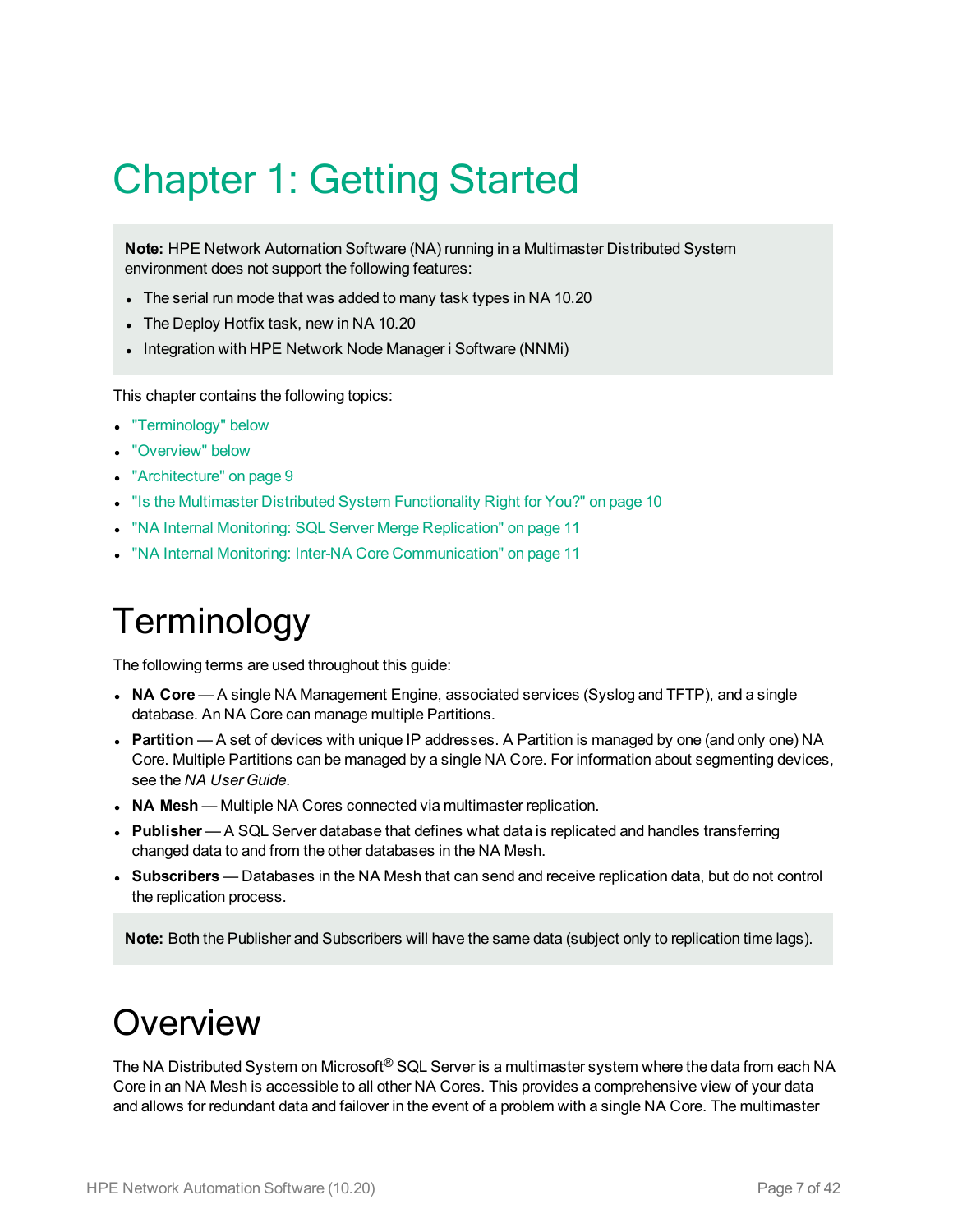features include both database data and certain file system data, such as software images and device driver packages. Keep in mind that software images and device driver packages are also replicated across the NA Mesh.

The following comprises the NA Distributed System:

- An NA Core and a partition:
	- A device is associated with a single partition.
	- A partition is associated with a single NA Core.
	- $\bullet$  A task is associated with a specific NA Core.
- Merge replication on SQL Server:
	- Conflict resolution in the event that the same piece of data is modified almost simultaneously on two separate NA Cores. This conflict is typically resolved using the latest timestamp method.
	- Replication monitoring and conflict notification is built into NA. You can manage SQL Server replication conflicts and view merge agent job statuses from within the NA console.
	- The NA scheduler is multi-core aware. You can schedule group tasks containing devices that are associated with different NA Cores. The system will run these tasks on the correct NA Core. You do not have to schedule tasks on the appropriate NA Core.

System setup requires a thorough understanding of SQL Server and NA. Installation includes a number of steps that must be performed on the various servers. In addition, certain network changes may be necessary to allow connections between the servers. Once setup is complete, you will need to partition your devices into partitions to ensure proper NA Core access to devices. For information about segmenting devices, see the *NA User Guide*.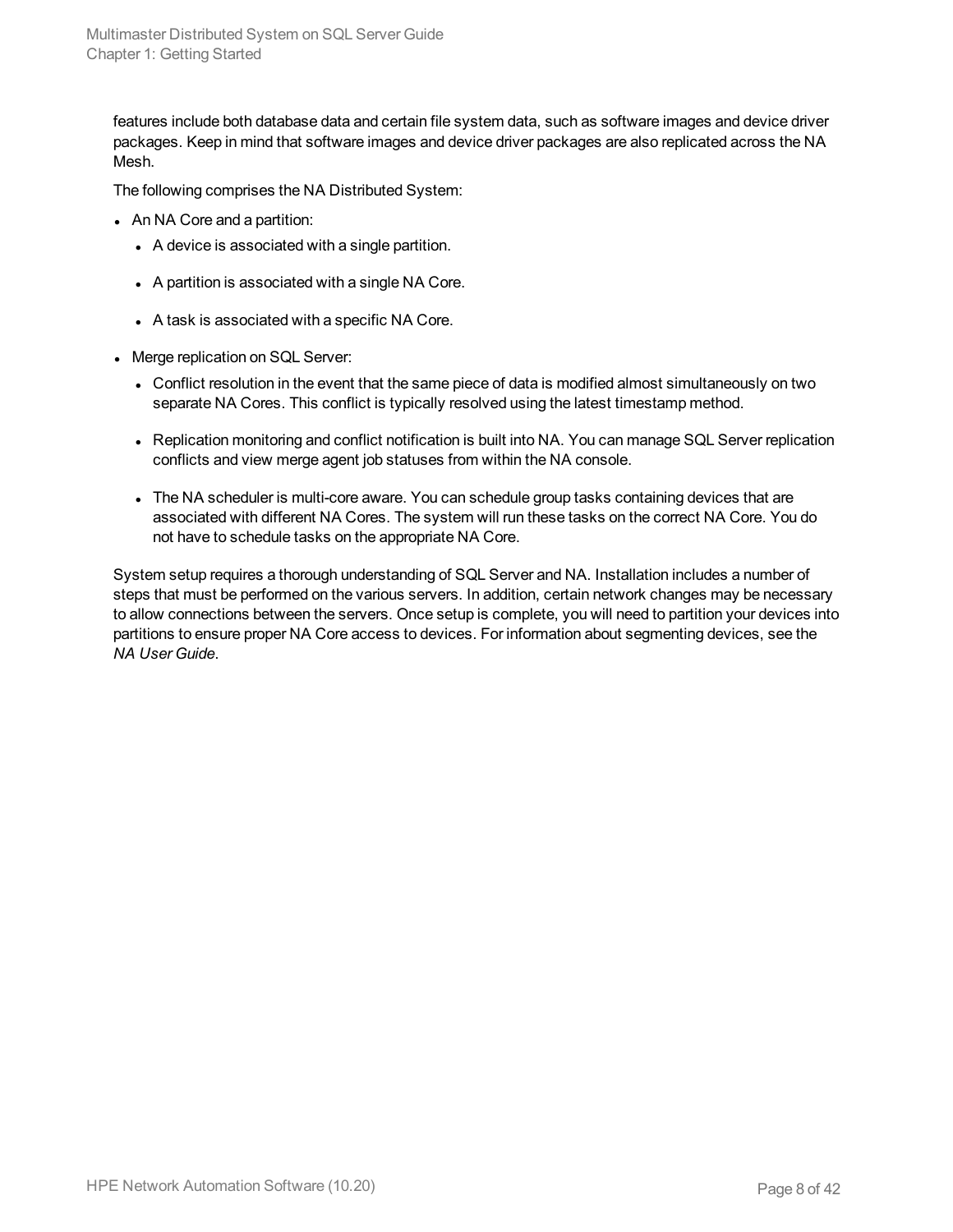# <span id="page-8-0"></span>**Architecture**

The following figure shows a typical two-NA Core Multimaster Distributed System installation. The installation enables failover from one NA Core to another, while the remaining NA Core continues to manage all devices.



Keep in mind that some installations might have two separate network device collections that are inaccessible from the non-managing NA Core. These installations still provide data redundancy and scaling benefits, however.

Note that the database data transport uses standard SQL Server Merge Replication. For details on how replication works, see "System [Administration"](#page-26-0) on page 27.

The communication between the NA Cores is done using Java's Remote Method Invocation (RMI). RMI is used to ensure:

- Certain file system objects, such as software images and driver packages, are synchronized.
- NA tasks are scheduled and run on the correct NA Core.

NA does not replicate NA Core specific options, including:

- TFTP server information
- TACACS server information
- Scripting language settings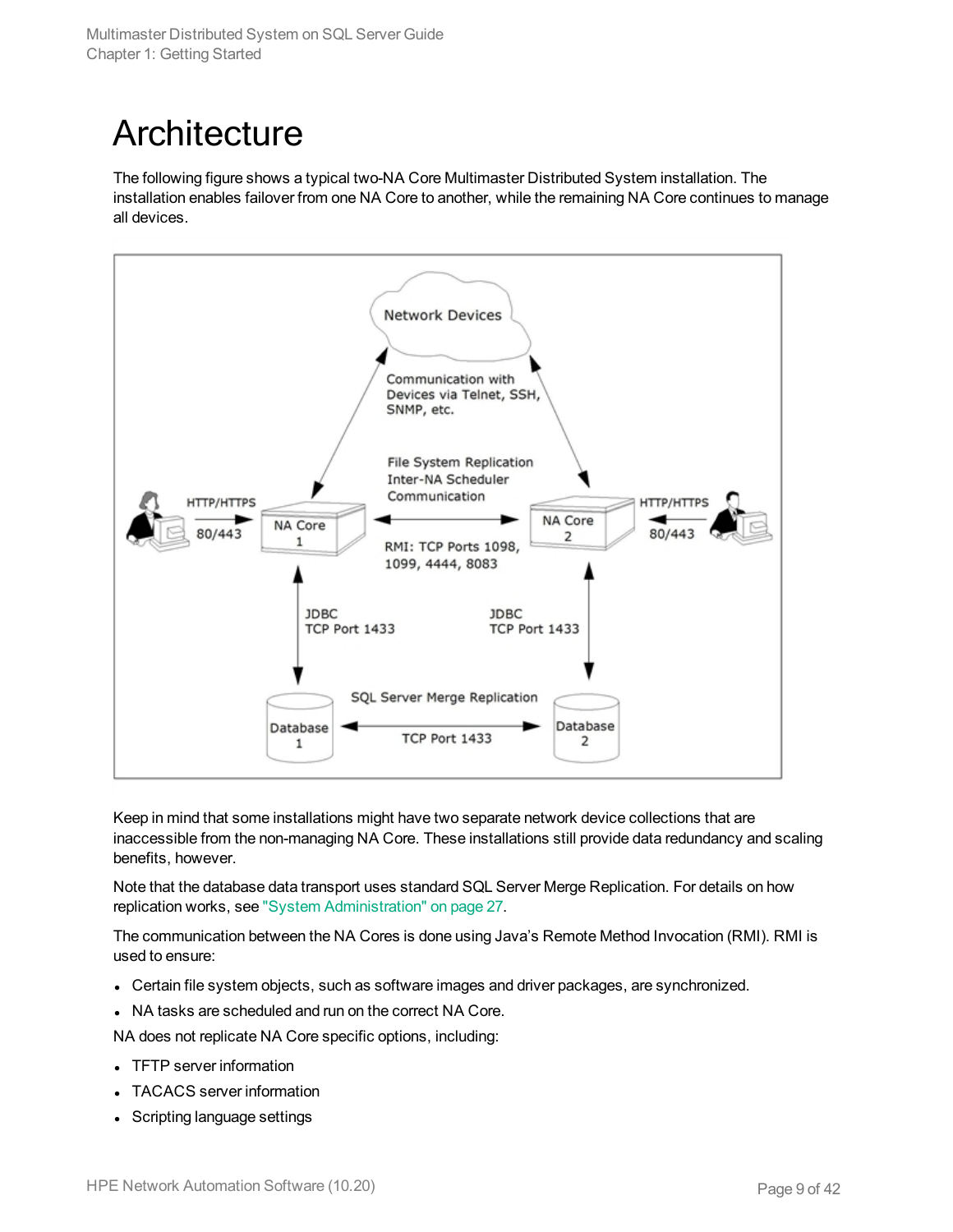Multimaster Distributed System on SQL Server Guide Chapter 1: Getting Started

- Hop Box definitions
- Driver directory
- Install directory
- Local Gateway information
- Active Directory settings
- <span id="page-9-0"></span>• Scheduler (concurrent task limits)

# Is the Multimaster Distributed System Functionality Right for You?

Horizontal Scalability is the ability to combine multiple NA cores with a single database so that they work as a single logical unit to improve the performance of the overall system. Any NA console user sees the same information on each of the NA cores. NA distributes device tasks across the NA cores according to the Horizontal Scalability topology. Users do not need to know which NA core accesses a particular device. NA Horizontal Scalability can be configured in different ways, depending on how you use your system and where bottlenecks are apt to occur. For installation and configuration information, see the *NA Horizontal Scalability Guide*.

Horizontal Scalability is the recommended deployment architecture for NA. It provides the following benefits:

- NA core failover of tasks in the case that one NA core stops working or becomes unreachable
- Optional disaster recovery configuration for minimizing the business disruption should a significant event affect an entire data center.

Additionally, you can use database clustering and NA satellites with Horizontal Scalability to increase the reliability and reach of the NA management system.

A Multimaster Distributed System is intended for environments with needs beyond what Horizontal Scalability provides. These situations can include:

• Your organization requires that all NA cores always be actively used for device management.

In this case, the network latency between the NA cores and the NA database servers must be low. Additionally, network down times must be infrequent and short.

• Users must access NA locally to avoid a higher latency WAN. These users manage local devices. In this case, the NA cores and database servers can be located in multiple data centers. Database replication is the only NA traffic on the WAN.

**Tip:** A Multimaster Distributed System deployment is most successful when there is a clear division of responsibility for device management. It is best when all NA work for a given device is initiated from only one NA core. NA work includes:

- $\blacksquare$  Tasks
- Device modifications through the CLI, the NA console, or integrations with other products

Additionally, each database object (for example, a task) should be changed only on the NA core on which it was created.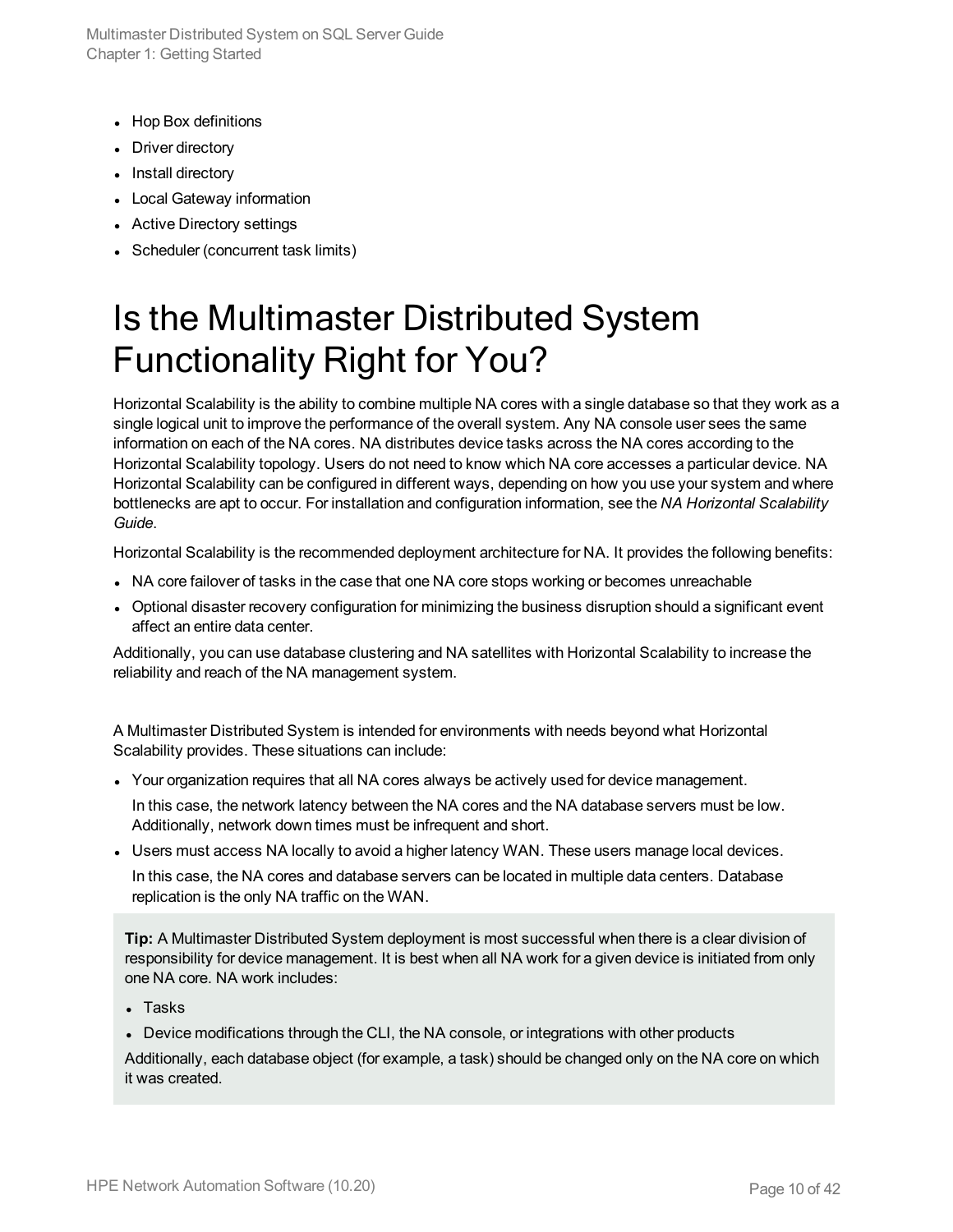This approach prevents conflicting changes in multiple NA databases and reduces the need for database conflict resolution.

# <span id="page-10-0"></span>NA Internal Monitoring: SQL Server Merge **Replication**

SQL Server Merge Replication can be configured to automatically handle certain types of conflicts. Where possible, NA uses SQL Server's built-in conflict handling software. For example, for most tables with *update/update* conflicts, NA installs the default SQL Server "latest timestamp wins" handler.

When it is not possible to use SQL Server's default handler, NA typically has additional code inside the application with logic that attempts to correct the error. If the error is uncorrected through that logic, NA alerts the NA administrator to the issue using NA' standard event notification emailing functionality. For information about configuring email notification, see the *NA User Guide*.

**Note:** When a second NA Core is used as a standby for failover and not for normal operation, you should not encounter *update/update* conflicts.

For detailed information on NA monitors, see ["Distributed](#page-29-1) Monitor Results Page" on page 30.

In addition, in SQL Server, NA monitors on a regular schedule the following on each NA Core for the database transport (i.e., replication):

- Merge agent status If the check fails and the merge agent is found to have stopped, NA will attempt to restart it.
- Merge agent delays If the merge agent synchronization falls behind, NA will alert the NA Administrator via email notification.
- Unrecoverable uniqueness conflicts NA alerts the NA Administrator in the event of unrecoverable uniqueness conflicts. Typically, there is no way to automatically correct these types of issues.

<span id="page-10-1"></span>**Note:** For information about configuring email notification, see the *NA User Guide*.

# NA Internal Monitoring: Inter-NA Core **Communication**

In addition to replication monitoring, NA also monitors the following between each NA Core:

- RMI connectivity
- NA server timestamp differences

These monitors generate events during error conditions. The events can be emailed to the NA administrator or SQL Server DBA using a standard event rule in NA. For information about configuring email notification, see the *NA User Guide*. For detailed information about NA system events, see "NA [Generated](#page-27-0) Events" on page [28](#page-27-0).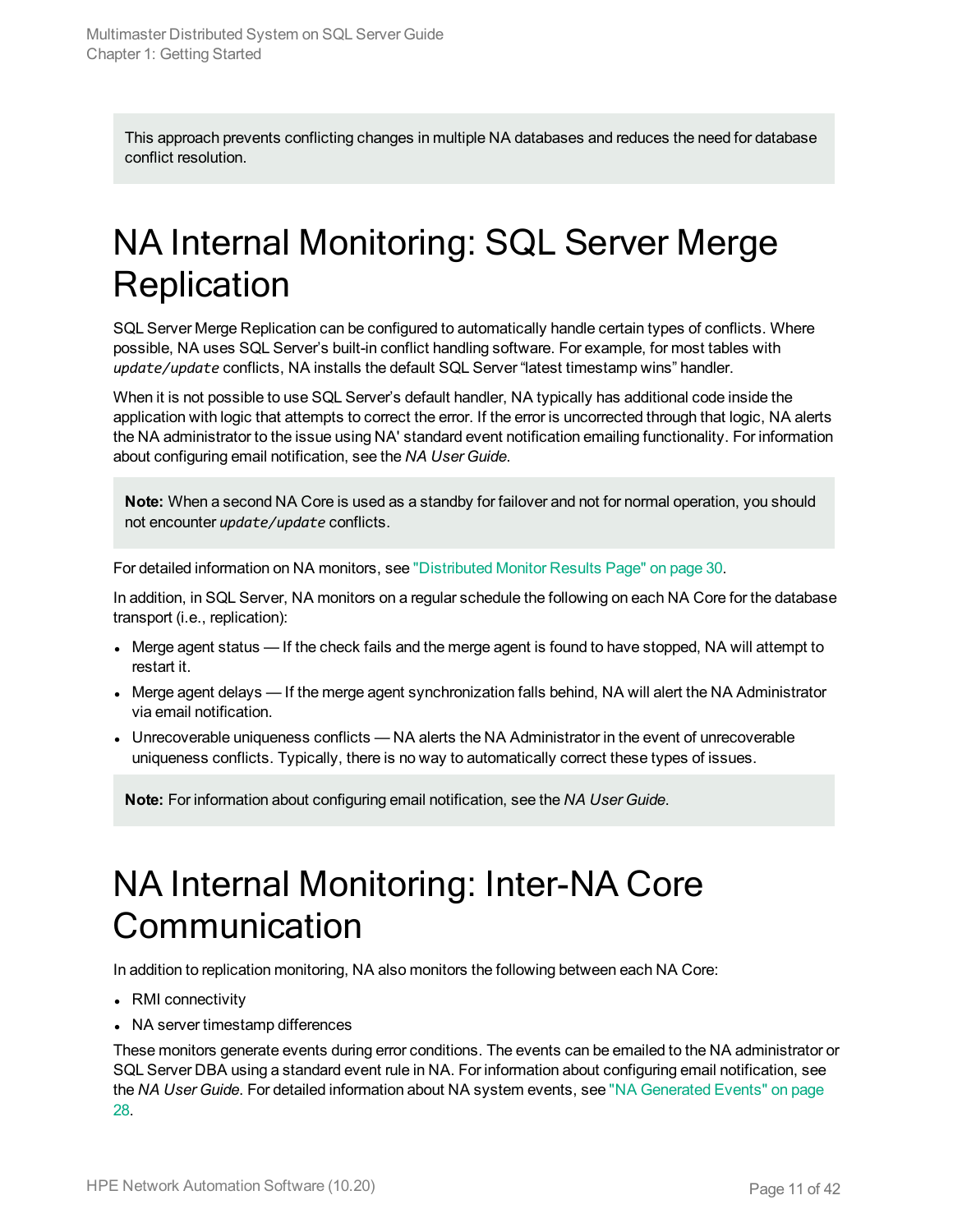**Note:** NA includes an example event rule that can be updated as necessary.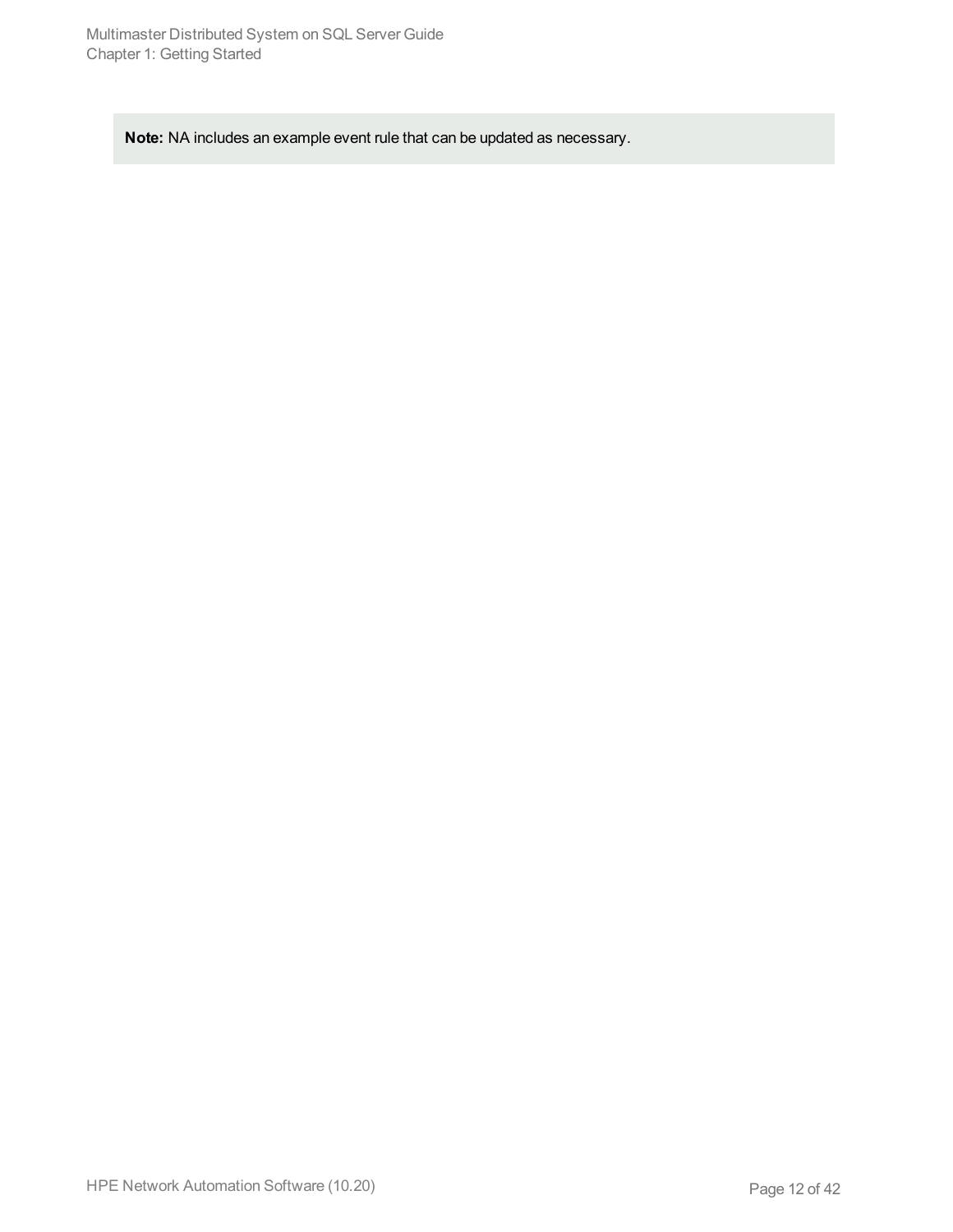# <span id="page-12-0"></span>Chapter 2: Installation, Setup, and Upgrading

The chapter contains the following topics:

- "System [Requirements"](#page-12-1) below
- "Prepare for Initial [Replication"](#page-12-2) below
- "Creating a Two NA Core SQL Server Replication [Environment"](#page-16-0) on page 17
- "Removing [Replication"](#page-22-0) on page 23
- ["Upgrade](#page-23-0) the NA Mesh" on page 24

<span id="page-12-1"></span>For information about troubleshooting an NA Mesh, see ["Troubleshooting"](#page-36-0) on page 37.

## System Requirements

For information about database version and server hardware requirements for the NA Multimaster Distributed System on SQL Server software, see the *NA Support Matrix*.

For SQL Server 2012 on Windows 2012, do the following:

- . Change the privileges of the following administrator services to .\Administrator:
	- **· SOLSERVERAGENT**
	- MSSOLSERVER
- In the Control Panel, modify the User Account Control to users.
- Change the System Administrator password to align with the password policy, if required.
- <span id="page-12-2"></span>. Make sure that these actions are performed on both the SQL servers.

## Prepare for Initial Replication

To properly install the Distributed System software, you must first complete:

- Device partitioning planning across NA Cores
- Network configuration planning for connectivity between NA servers and devices. For example, what network connectivity is required to support failover for device access? The ability of an NA Mesh to failover for device access depends in part on proper network setup to ensure access to devices. In some cases, you might not want to have failover work for complete device access, but instead have it ensure access to data while corrective action is taken to restore the network connectivity to the affected NA Core.
- Network configuration planning for connectivity and bandwidth between the different servers (NA and database) that comprise the NA Mesh and between the NA Management Engines and devices. The NA Cores in the NA Mesh will also need bandwidth between them equal to the bandwidth provided between a single NA server and its database in a single NA Core. For more information, see ["Architecture"](#page-8-0) on page 9.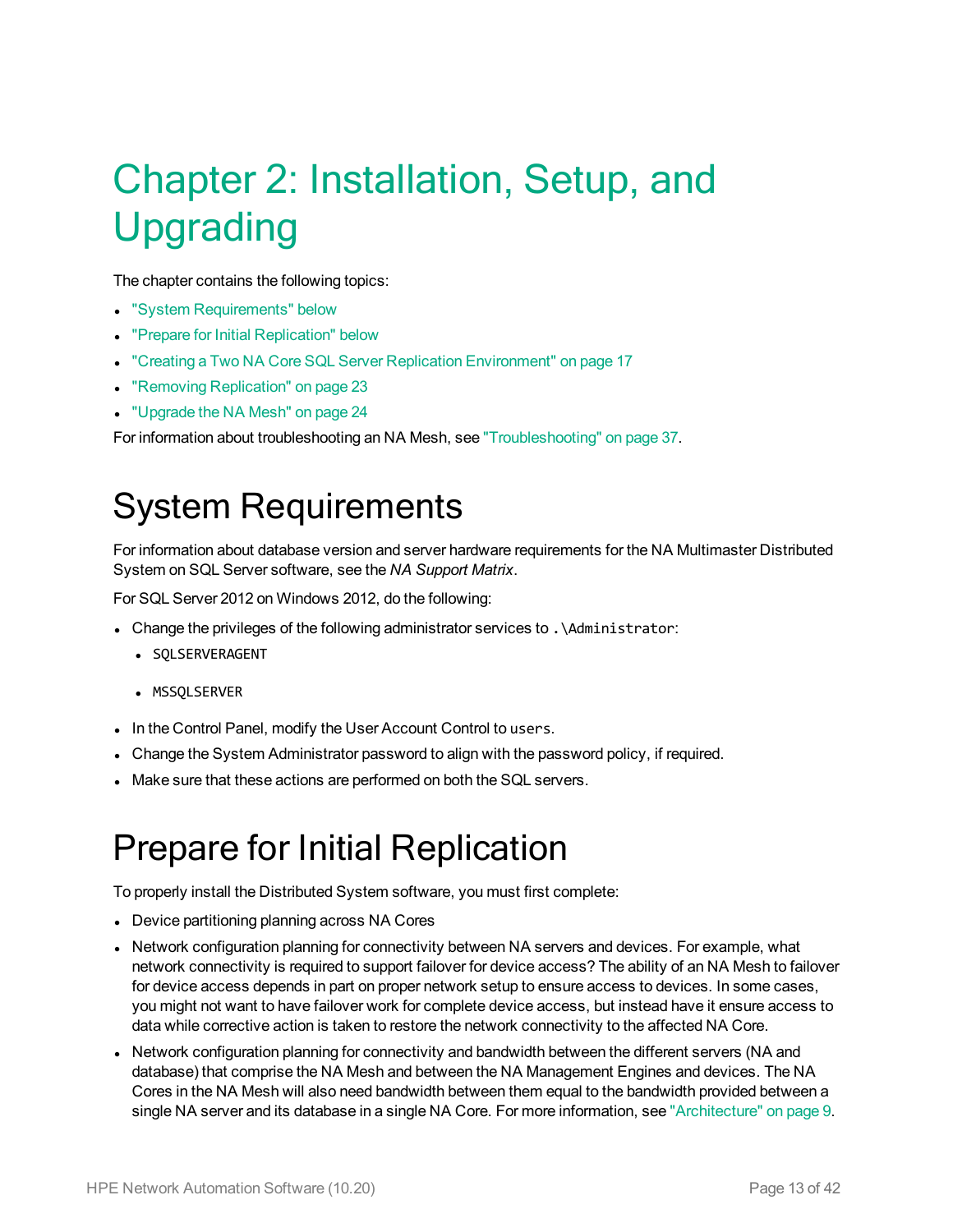- Network configuration planning for bandwidth usage by the NA Mesh. The bandwidth required between an NA Management Engine and its database depends on the size of the deployment, including the number of devices, average configuration size, and the number of concurrent users. The bandwidth available between the databases should be as large as between the NA Management Engine and the database. For a deployment of 14,000 devices with an average 10K configurations that change once a week, the bandwidth requirements could conservatively be on the order of 1Mb/s. Peak bandwidth requirements could be higher, depending on usage.
- SQL Server setup planning. Access to SQL Server Management Studio and the sglcmd command live tool are needed for initial database creation.

Keep in mind that during replication setup, a snapshot of the initial database is transferred to each database in the NA Mesh. This requires ample time, disk space, and bandwidth.

You can estimate the time it will take to copy data from server to server given the bandwidth between the servers. You can also calculate the disk space requirements for the export (and subsequent import) operations by knowing the size of your database. If you want to export or import data from the same server as the database, the disk space requirement is twice the size of your database.

**Note:** Estimating time for the import and export operations could be difficult. You should allocate a lengthy time frame to complete this work. In addition, the NA core servers must be offline during the export and import steps. A sufficiently long maintenance window should be planned for.

You will also have to ensure:

- Time synchronization setup for the NA servers in the NA Mesh
- Users are instructed to login to their "closest" NA Core
- Access to a SQL Server DBA to support the NA Distributed System installation

To assist in planning, please note the following limitations and suggestions concerning the NA Distributed System:

- NA only supports two NA Cores in a Distributed System on SQL Server and can support no more than 6,500 nodes.
- NA currently does not support joining multiple existing NA installations into an NA Mesh. You can only create an NA Mesh from a single existing NA server, adding a new NA Core as appropriate. You can also create an NA Mesh from scratch.
- Users should not share logon accounts. Due to the replication system used to share data across NA Cores, two users should never use the same logon name to connect to two different NA Cores at the same time. If they do so, the system will likely require additional work by the system administrator to ensure that the affected user's profile is properly synchronized across the NA Mesh.
- NA currently assumes that all application and database servers in the Mesh share a single time zone.
- Future NA upgrades will take longer and require more downtime due to the need to both update the replication setup and to update all servers in the NA Mesh. NA does not support rolling upgrades where one part of the NA Mesh is running a version of NA while the rest of the NA Mesh is running a different version.
- The SOLServerReplicationScript.sql script updates the RN CORE table. When the replication script runs, the RN CORE table changes. There is no need for it to UPDATE and INSERT into the RN CORE table on both Cores because replication is already running. The database changes will be pushed to the second database by using replication. The contents of the RN CORE tables on both databases should match whatever is set up in the SQLServerReplicationScript.sql file.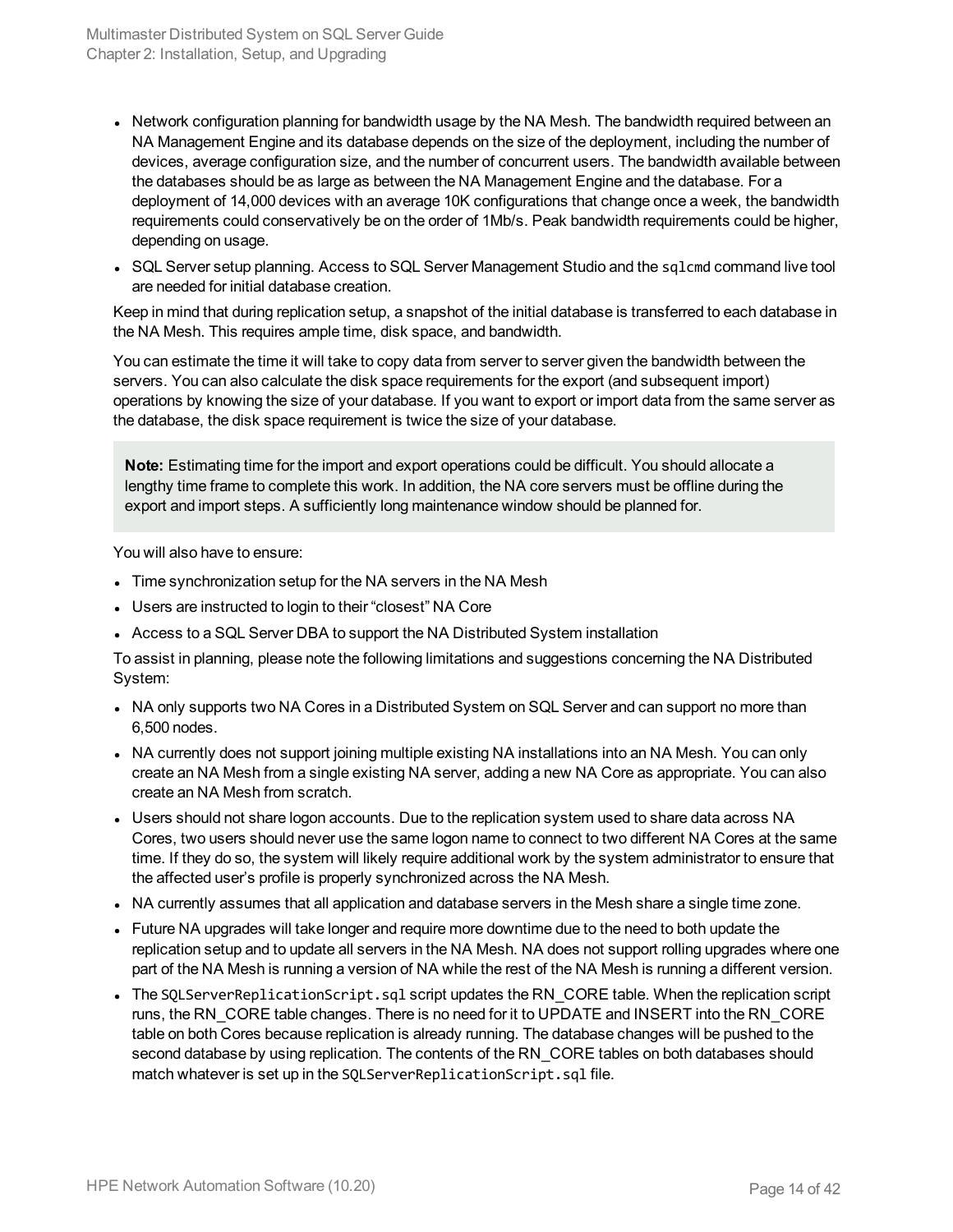• To successfully recover from the loss of the Publisher and Subscriber server, you must reconfigure replication by using existing NA data. Refer to "Loss of a [Database](#page-34-1) Server" on page 35 for information on restoring databases.

## <span id="page-14-0"></span>Planning

This section includes information for initial replication setup on a Publisher and a Subscriber. NA will be offline during initial replication. It is recommended that you carefully read the following sections so as to streamline the replication process. A new database instance on the Subscriber is manually created when running initial replication setup.

When initially setting up replication, complete the following table before starting. Be sure to save this information. You will need it each time you upgrade in the future.

| Information to Collect         | <b>NA Core 1</b>               | <b>NA Core 2</b>                    |
|--------------------------------|--------------------------------|-------------------------------------|
| Time Zone Offset from UTC      |                                | Same for all servers in the NA mesh |
| <b>Application Server Data</b> | <b>NA Application Server 1</b> | <b>NA Application Server 2</b>      |
| NA App Server FQDN             |                                |                                     |
| NA App Server RMI Port         |                                |                                     |
| Database Server Data           | Database Server 1 (Publisher)  | Database Server 2 (Subscriber)      |
| Database Server FODN           |                                |                                     |
| SQL Server Listening Port      |                                |                                     |
| Database Name                  |                                |                                     |
| Database User                  |                                | Same as for publisher               |
| Database Password              |                                | Same as for publisher               |

**Table 1 Distributed System Server Information**

### <span id="page-14-1"></span>Protocols, Databases, and Ports

NA communicates with devices using a combination of the following protocols, databases, and ports. If you use a given protocol, NA requires access to the corresponding port. Specifically, if NA communicates with devices protected by firewalls, these ports must be open. For more information, see ["Architecture"](#page-8-0) on page 9.

| <b>Protocol/Database/Port</b>                                               | From/To                                |  |
|-----------------------------------------------------------------------------|----------------------------------------|--|
| NA server (running the Management Engine, Syslog, TFTP) and network devices |                                        |  |
| Telnet (port 23)                                                            | From the NA server to network devices. |  |
| SSH (port 22)                                                               | From the NA server to network devices. |  |
| TFTP (port 69/udp)                                                          | From network devices to the NA server. |  |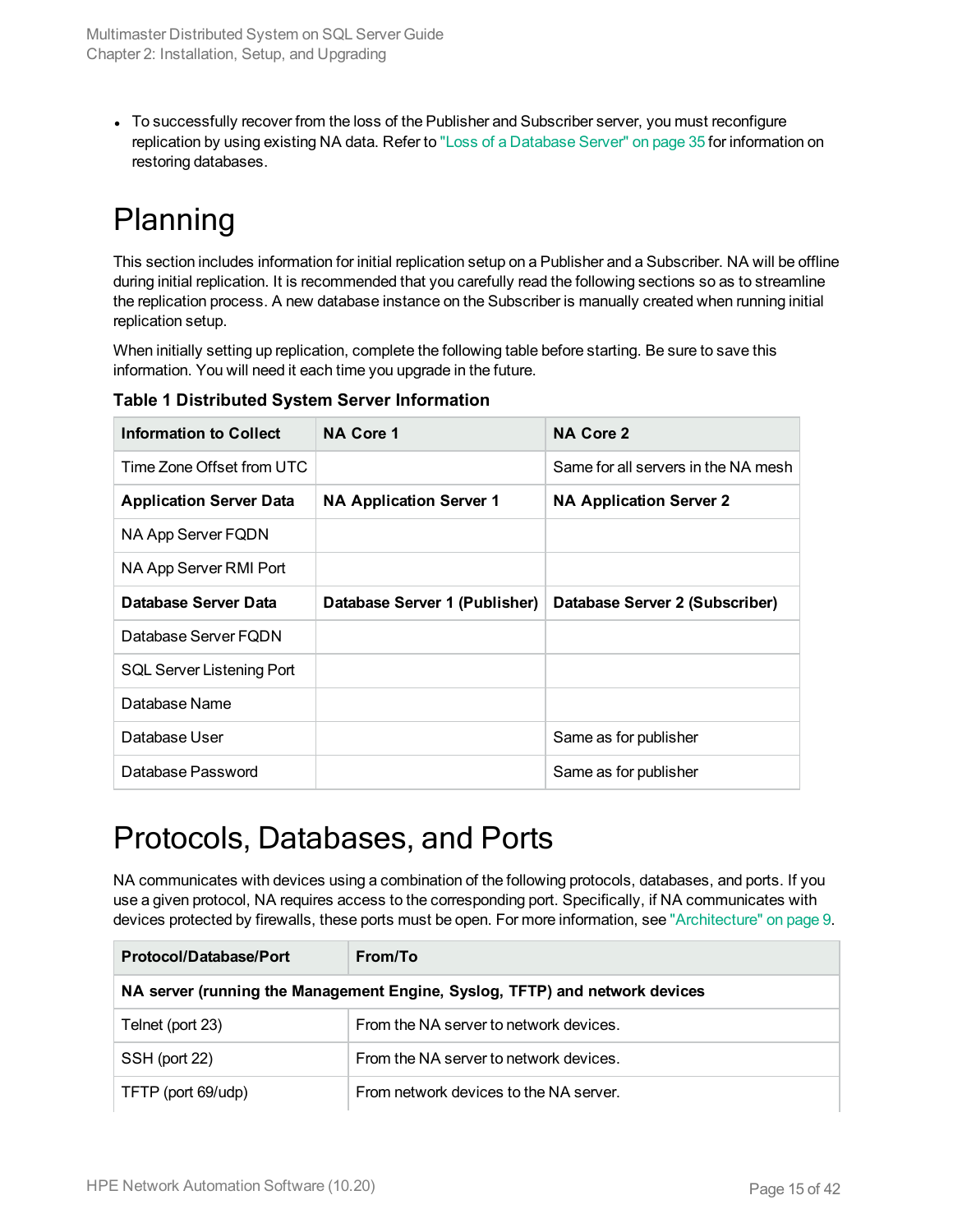| Protocol/Database/Port                        | From/To                                                                                                                                       |
|-----------------------------------------------|-----------------------------------------------------------------------------------------------------------------------------------------------|
| Syslog (port 514/udp)                         | From network devices to the NA server.                                                                                                        |
| SNMP (port 161/udp)                           | From the NA server to network devices.                                                                                                        |
| Between the database servers                  |                                                                                                                                               |
| SQL Server (port 1433)                        | In a Distributed System configuration, the SQL Server processes<br>connect to each other on port 1433.                                        |
| <b>Between the NA servers</b>                 |                                                                                                                                               |
| JNDI (ports 1098, 1099)                       | NA server to NA server. You can change this by editing the NA<br>configuration files. Please contact Customer Support for assistance.         |
| RMI (ports 4444 and 8083)                     | NA server to NA server. You can change this by editing the NA<br>configuration files. Please contact Customer Support for assistance.         |
| Between the NA server and the database server |                                                                                                                                               |
| SQL Server (port 1433)                        | From the NA server to a SQL Server database server.                                                                                           |
| NA server and NA users                        |                                                                                                                                               |
| HTTPS (port 443)                              | From the NA server to NA users. You can change this by editing the NA<br>configuration files. Please contact Customer Support for assistance. |
| Telnet (port 23 - Windows or<br>8023 - Linux) | From the NA client to the NA server. This can be changed from the<br>Administrative Settings option.                                          |
| SSH (port 22 - Windows or 8022<br>- Linux)    | From the NA client to the NA server. This can be changed from the<br>Administrative Settings option.                                          |

### <span id="page-15-0"></span>Unpacking the Replication Script Installation Bundle

The setup files for the NA Multimaster Distributed System are the standard setup files for a normal NA installation, with the addition of the SQLServerReplicationScriptToolBundle.zip file. This file should be unzipped onto a standard NA core server. The setup files include a Java program that you run to generate SQL scripts for replication setup. This program uses the Java runtime that is available on the NA core server.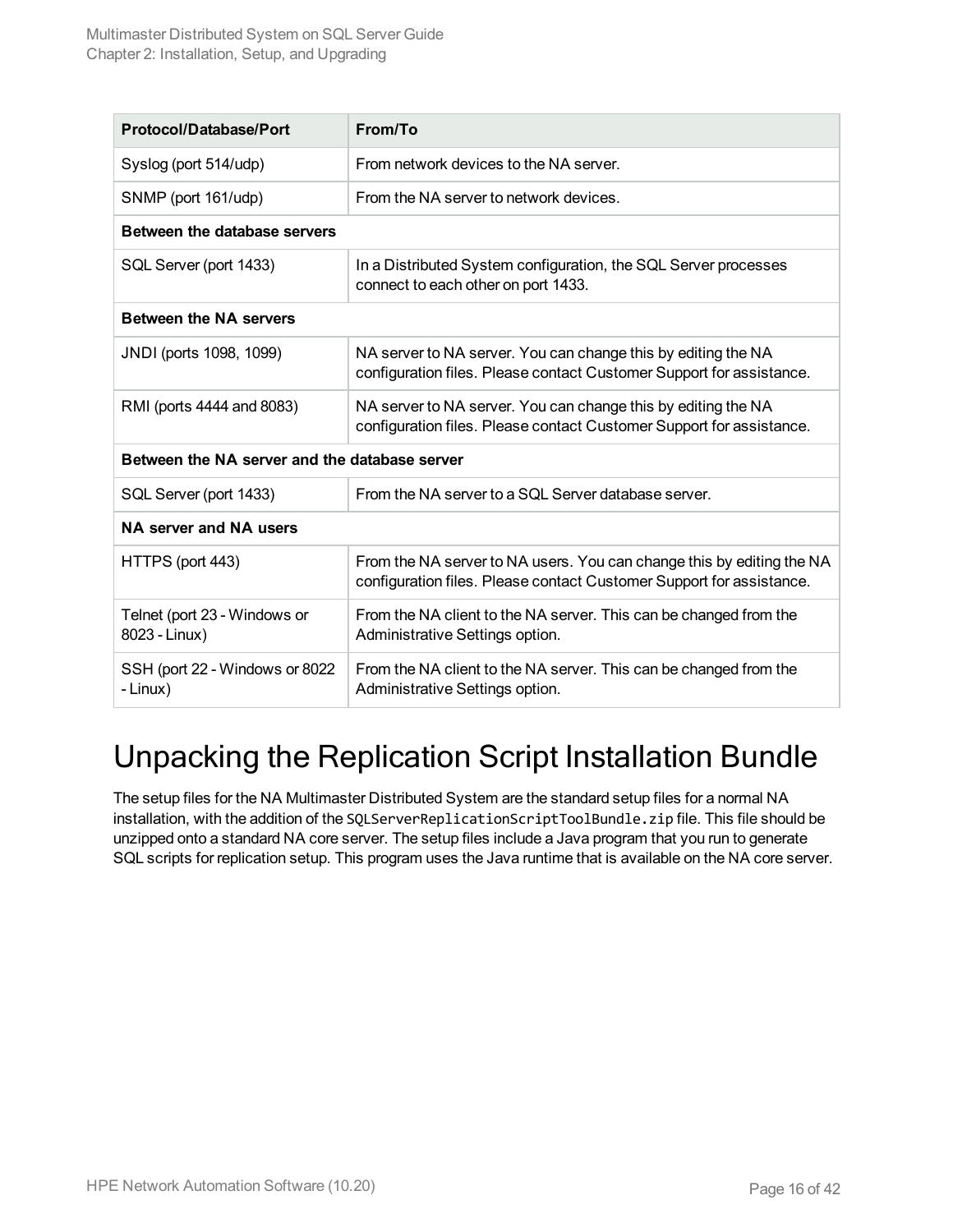# <span id="page-16-0"></span>Creating a Two NA Core SQL Server Replication Environment

NA can already be installed on one NA core server and database server (a single NA core). Alternatively, you can complete the first NA core installation as part of setting up initial replication.

This procedure uses the following identifiers:

- NA core servers: App1 and App2
- SQL Server database names:
	- NA1 on database server 1, the publisher
	- NA2 on database server 2, the subscriber
- NA database user for both databases: nauser
- Password for the NA database user: napass

To use a different identifier, substitute the actual value for each instance of the example value within the procedure.

To set up initial replication between two NA cores, complete the following tasks:

- "Task 1: Verify [Prerequisites"](#page-16-1) below
- "Task 2: (New [Installations](#page-17-0) Only) Create the NA Schema on Database Server 1" on the next page
- **"Task 3: Prepare for [Replication"](#page-17-1) on the next page**
- <span id="page-16-1"></span>**.** "Task 4: Configure [Replication"](#page-19-0) on page 20

### Task 1: Verify Prerequisites

Prepare two database servers and two core servers. For best performance, each core server-database server pair should be co-located. Additionally, the core server-core server link and the database server-database server link should each be a high-speed connection.

Verify that the following prerequisites have been met:

- The two database servers are running a supported version of SQL Server. Both database servers must use the same version of the database software.
	- Identify the user name (for example, sa) and password of a SQL Server user account with the sysadmin role on both database servers.
	- Ensure sqlcmd access to both database servers.

You will need to supply credentials for a database user account that is a member of the sysadmin role when running the scripts.

- The SQL Server agent service is running on database server 1, the publisher.
	- Identify the user name and password of a Windows user account under which SQL Server agents can run.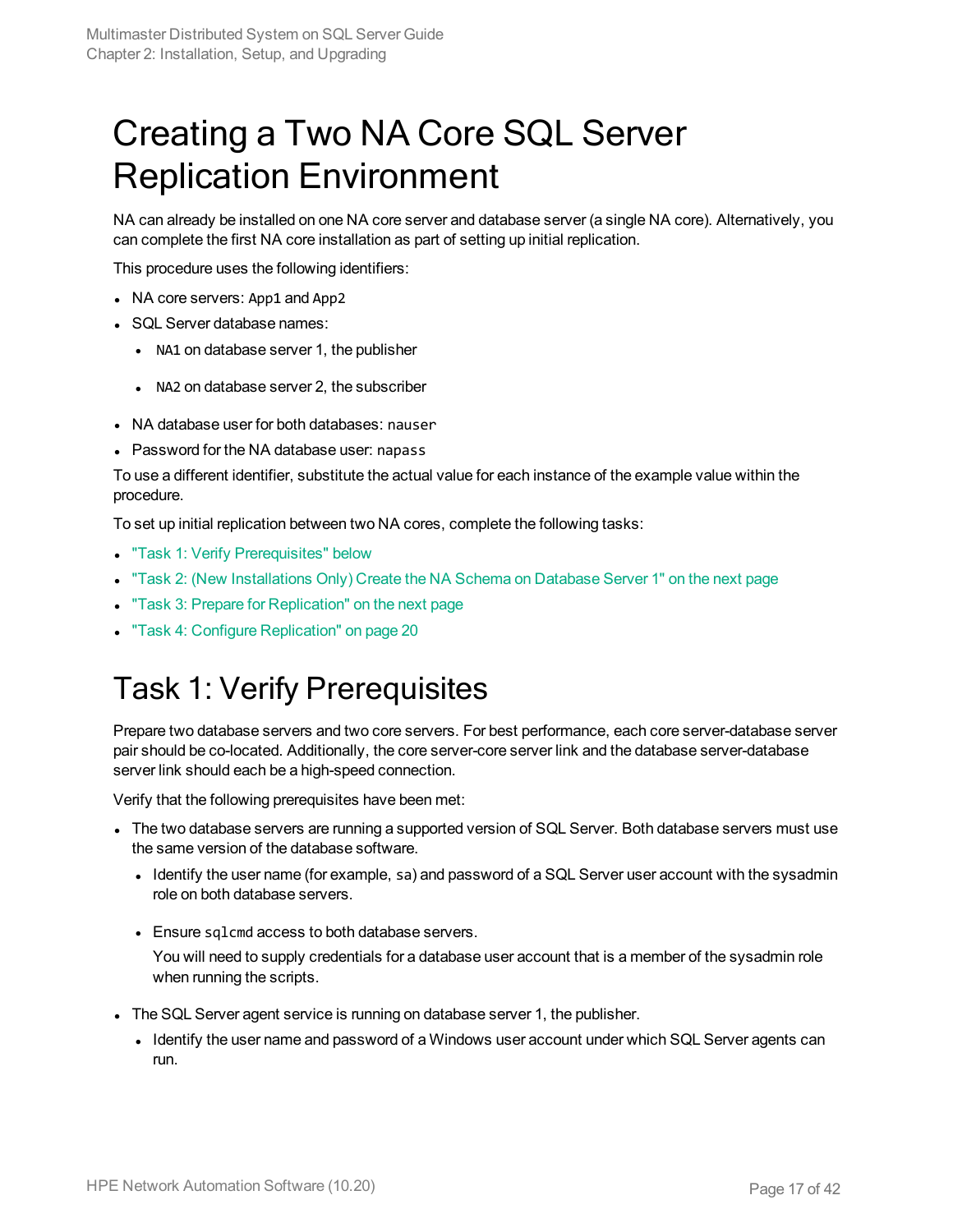- I The two core servers that will run NA have working hostnames. Note the following:
	- Each core server should have a high-speed connection to one of the database servers.
	- <sup>l</sup> For core server hardware and operating system requirements, see the *NA Support Matrix*.
- The host names of both database servers and both core servers are in the hosts file on each core server. This file is located as follows:
	- <sup>l</sup> *Windows*: *<Drive>*:\Windows\System32\drivers\etc\hosts
	- Linux: /etc/hosts
- <span id="page-17-0"></span><sup>l</sup> All database servers and core servers are set to use the same time and time zone.

#### Task 2: (New Installations Only) Create the NA Schema on Database Server 1

If NA has not yet been installed, create the NA schema on database server 1 by following these steps:

1. Install NA on the first core server (App1).

During installation, supply the following database credentials:

- For the database IP address or hostname, enter the fully-qualified domain name of database server 1.
- For the database port, enter the port on database server 1 that NA will use to communicate with the database.
- For the database name, enter the name of the NA database on the database server 1 (for example, NA1).
- For the database user name and password, enter a name and password for accessing the NA database, for example, nauser and napass .
- 2. After NA installation is complete, log on to NA (as nauser) to ensure that it works as expected. If NA does not work correctly, follow the steps in "Recovering from a Failed Replication [Configuration"](#page-21-0) on [page](#page-21-0) 22.

### <span id="page-17-1"></span>Task 3: Prepare for Replication

To configure replication between the publisher and the subscriber databases, follow these steps:

- 1. Stop all NA services App1. See "Start, Stop, or Restart All NA [Services"](#page-38-1) on page 39.
- 2. If the NA database contains working data (is not a new installation), back up the database.

<span id="page-17-2"></span>Alternatively, if you are recovering from a failed replication configuration and had working data before starting configuration, restore the database from backup at this time.

3. On database server 1, create a shared directory (for example,  $C:\NA$  Share).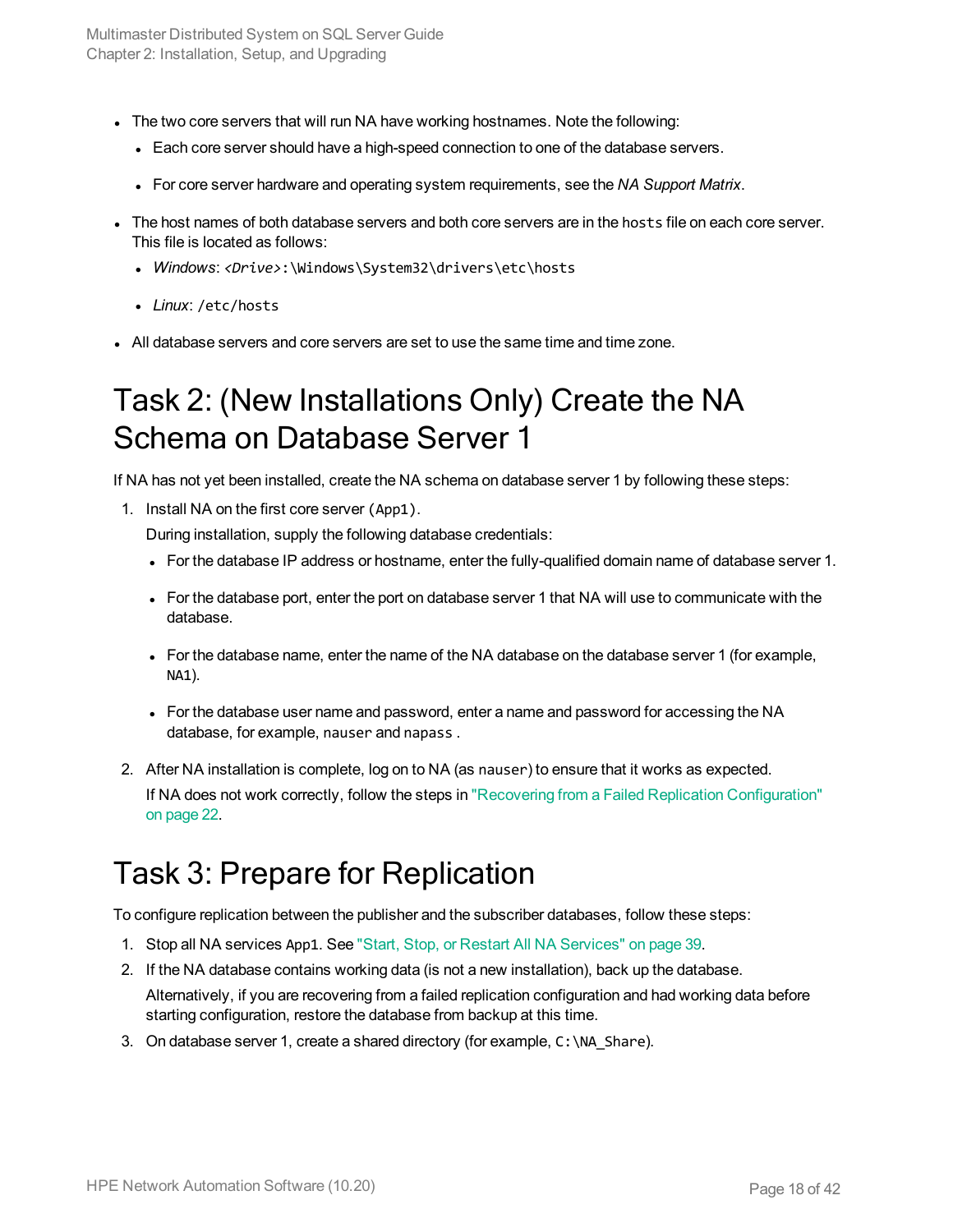- Set the sharing permissions so that both database servers have read-write access to this directory.
- Also set the sharing permissions so that the administrative user on App1 (or other system) who will run the Java script in [step 2](#page-19-1) of [Task 4](#page-19-0) has read-write access to this directory.
- Ensure that the directory has at least 50MB available disk space. If the NA database contains working data, this requirement might increase.
- 4. On database server 2, create an empty database. Note the following:
	- Use a default database instance. (NA replication does not support a named instance.)
	- Use both Windows and SQL Server authentication.
	- $\bullet$  Enable full-text indexing.

.

- The name of this database must be *different* from the name of the first NA database, for example, NA2
- In all other aspects, such as privileges and owner, this database configuration must be the same as the configuration of the first database.
- <span id="page-18-0"></span>5. On App1 , unpack the SQLServerReplicationScriptToolBundle.zip file to a known location with low security, for example, C: \tmp or /tmp.
- <span id="page-18-1"></span>6. From the known location of the previous step, customize the SQLServerReplicationScriptTool.properties file for your environment:
	- a. In a text editor such as WordPad or vi, open the SQLServerReplicationScriptTool.properties file.
	- b. Search for and replace the text REPLACEME with the appropriate value for that variable.
		- <sup>o</sup> Use short hostnames to identify the database servers.

**Tip:** Verify DNS resolution of the database server hostnames to IP addresses.

- $\circ$  Use fully-qualified hostnames to identify the core servers and the replication directory.
- $\circ$  Set db.username.0 to sa or a SQL Server user with the sysadmin role. Set db.password.0 to the password for the specified SQL Server user.
- <sup>o</sup> Set windows.username.0 to either *<machineName>*\\*<administrator>* or *<domain>*\\*<domainUser>*. If you use the first format, ensure that the administrator can access the shared directory created in [step 3](#page-17-2) of this task.
- <sup>o</sup> For example:

```
db.server.0=db1
db.name.0=NA1
db.username.0=sa
db.password.0=sa_pass
windows.username.0=db1\\Administrator
windows.password.0=adminpass
db.tableowner.0=dbo
db.port.0=1433
app.server.0=App1.com
```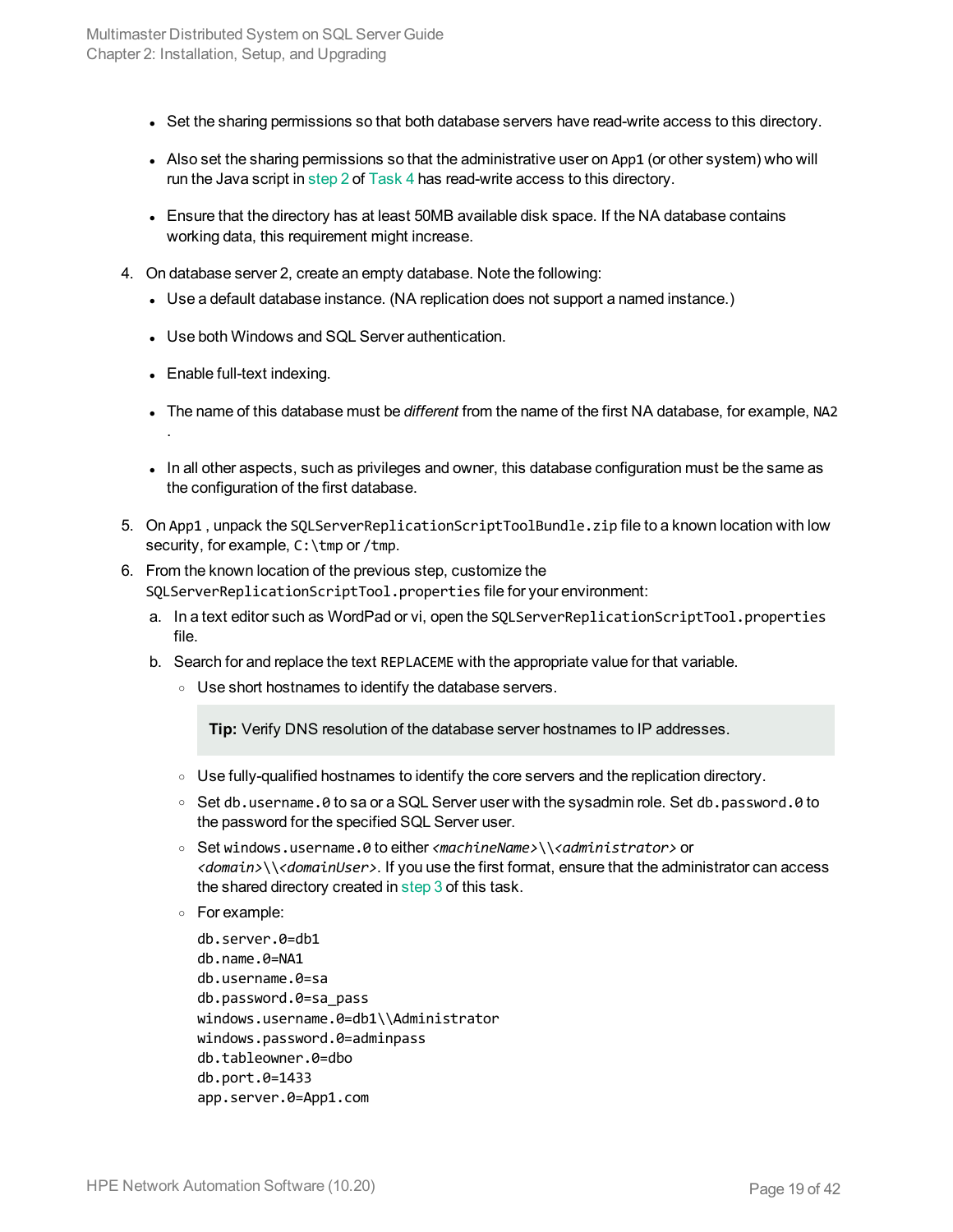```
app.rmiport.0=1099
app.corename.0=Core1
replication.data.dir=\\\\db1.example.hpe.com\\NA_Share
db.server.1=db2
db.name.1=NA2
db.port.1=1433
app.server.1=App2.example.com
app.rmiport.1=1099
app.corename.1=Core2
```
- c. Set timezone offset to the value that matches the time zone setting for all servers in the distributed system.
- <span id="page-19-0"></span>d. Verify that mode is set to initial.

### Task 4: Configure Replication

- 1. From the known location of [step 5](#page-18-0) of [Task 3,](#page-17-1) run java -version to verify that Java is version 1.7 or later.
- <span id="page-19-1"></span>2. From the known location of [step 5](#page-18-0) of [Task 3,](#page-17-1) run the ReplicationScriptTool:

java -classpath . SQLServerReplicationScriptTool

This command creates two scripts for starting replication. By default, the scripts are named SQLServerPreSnapshotScript.sql and SQLServerReplicationScript.sql.

**Tip:** The following error message can mean that Java does not have permission to run the replication tool:

Could not find the main class: ReplicationScriptTool.

Move all files from the replication bundle to a directory with lower security, and then run the java command from that directory.

- 3. Copy the SQLServerPreSnapshotScript.sql script to the shared directory created in [step](#page-17-2) 3 of [Task](#page-17-1) 3.
- 4. Copy the SQLServerReplicationScript.sql script to a known location on database server 1, for example, C:\tmp.
	- Set the sharing permissions so that the SQL Server sysadmin user account has read-write access to this directory.
	- Verify that sqlcmd is accessible from this directory.
- 5. From the known location on database server 1 (step 5 of [Task](#page-17-1) 3), run the SQLServerReplicationScript.sql script by using the sqlcmd command:

sqlcmd -S *<Publisher>* -U *<User>* -P *<Password>* -i SQLServerReplicationScript.sql -o log.txt

For <Publisher>, use the short hostname of database server 1, for example db1.

For *<User>* and *<Password>*, use a SQL Server user account with the sysadmin role, for example, sa.

This command creates a directory named UNC in the shared directory created in [step 3](#page-17-2) of [Task 3](#page-17-1). It also populates the UNC directory with a snapshot of the NA database on database server 1.

6. Verify that the new UNC directory contains the NA schema.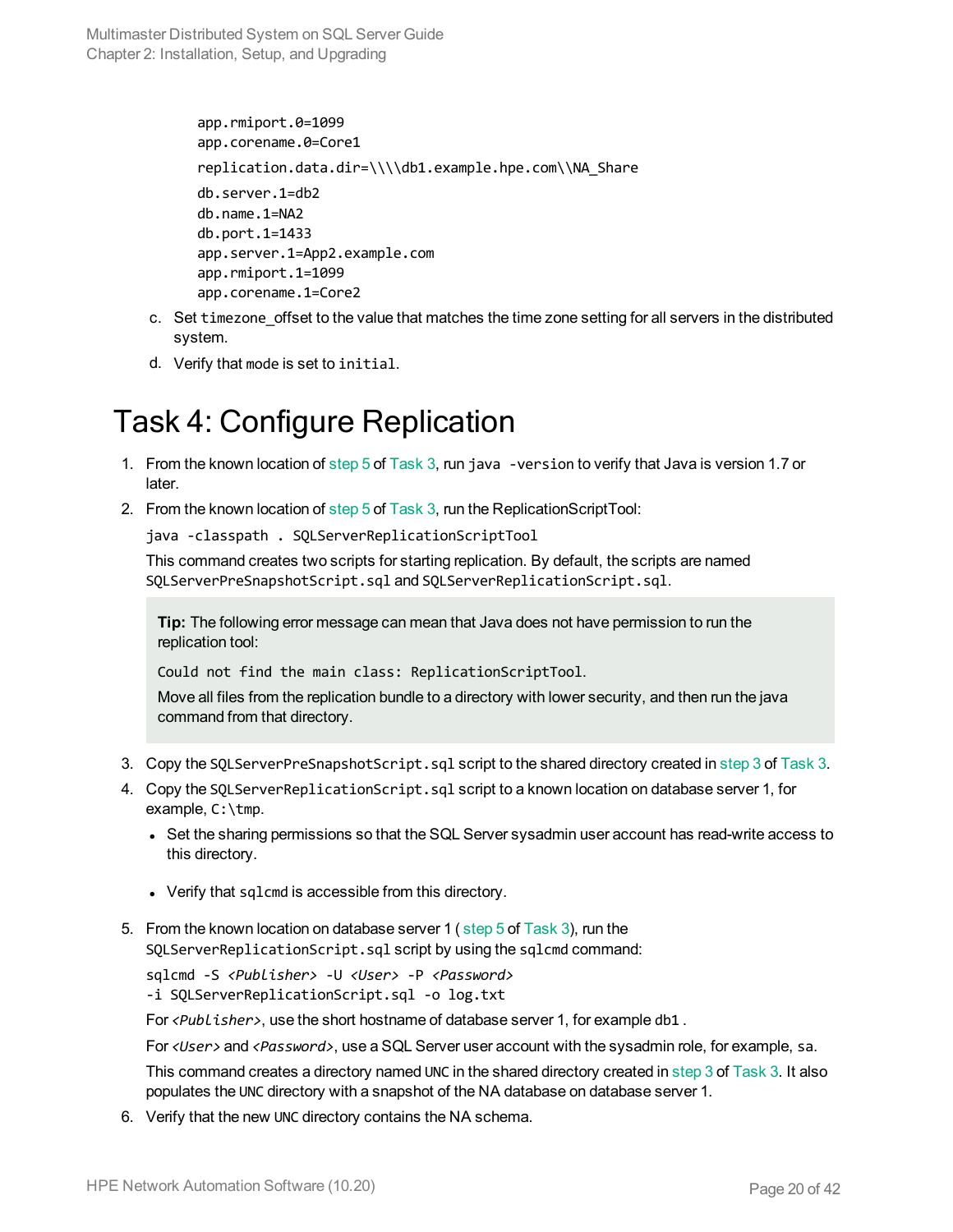If the UNC directory does not contain the NA schema, follow the steps in ["Recovering](#page-21-0) from a Failed Replication [Configuration"](#page-21-0) on the next page.

7. Finish configuring replication by entering the following Transact-SQL queries on the appropriate database servers:

**Tip:** If you copy the select statement from this PDF and paste it to the sqlcmd line, re-type the single quotation mark characters ( ' ) on the command line.

• Publisher:

```
sqlcmd -S <Publisher> -U <User> -P <Password>
use <DatabaseName>
Select count(*) from Information_Schema.Tables where Table_Type = 'Base Table' and
Table_Name like 'RN_%'
go
```
For *<Publisher>* , use the short hostname of database server 1, for example db1.

For *<User>* and *<Password>*, use a SQL Server user account with the sysadmin role, for example, sa. *<DatabaseName>* is the name of the NA database on database server 1, for example NA1.

• Subscriber:

```
sqlcmd -S <Subscriber> -U <User> -P <Password>
use <DatabaseName>
Select count(*) from Information Schema.Tables where Table Type = 'Base Table' and
Table_Name like 'RN_%'
go
For <Subscriber>, use the short hostname of database server 2, for example db2.
For <User> and <Password>, use a SQL Server user account with the sysadmin role, for example, sa.
```
*<DatabaseName>* is the name of the NA database on database server 2, for example NA2.

8. Verify that the previous step completed correctly.

The query results should be the same on both database servers. For example:

```
Changed database context to 'NA'.
```
----------- 84

```
(1 row affected)
```
If the query results for both database servers are not identical, follow the steps in ["Recovering](#page-21-0) from a Failed Replication [Configuration"](#page-21-0) on the next page.

- 9. Verify that the replication is working correctly. Make sure:
	- The log file generated by running the replication SQL script contains no errors.
	- . In Microsoft SQL Management Studio, examine the NA databases:

Under Databases, look for the database name.

- Verify that the table count is the same for each database.
- $\circ$  Verify that the RN\_CORE table on each database contains the appropriate list of servers in the NA mesh.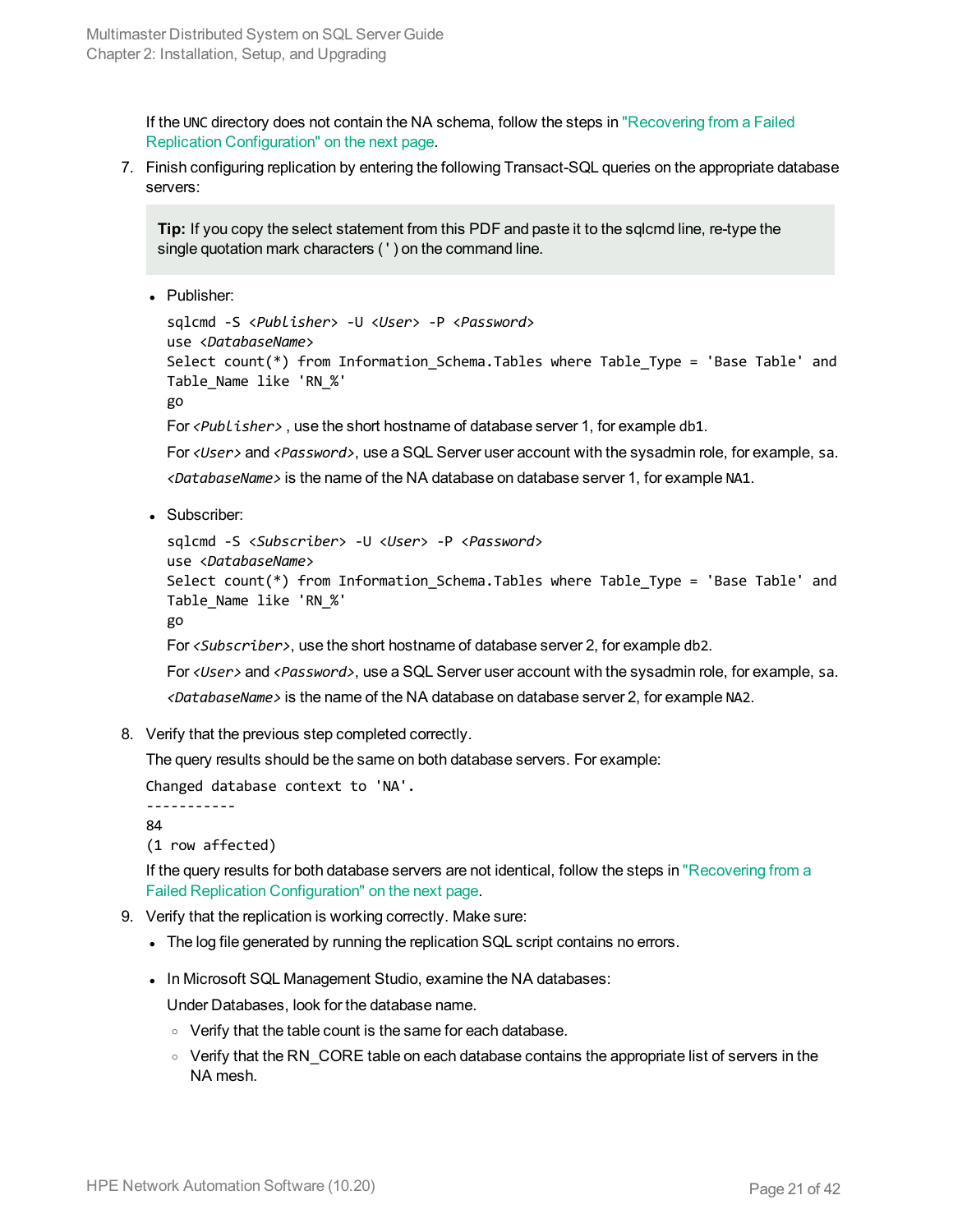$\circ$  Verify that the replication of data is working correctly by adding a comment (for example, Test from db1 to db2) to the CoreID=1 row of the RN CORE table for the publisher database. After a minute, this comment should be visible for the same table row of the subscriber database.

If replication is not working correctly, follow the steps in ["Recovering](#page-21-0) from a Failed Replication [Configuration"](#page-21-0) below.

10. Install NA on the second core server (App2).

During installation, connect NA to the database on Master 2. When prompted for the database credentials, choose: use existing database.

**Note:** When prompted for database user credentials, enter sa or a SQL Server user with the sysadmin role. This user name should be same one used in the SQLServerReplicationScriptTool.properties file in [step 6](#page-18-1) of Task 3.

- 11. Stop all NA services App2. See "Start, Stop, or Restart All NA [Services"](#page-38-1) on page 39.
- 12. Copy the distributed.rcx file from the known location of [step 5](#page-18-0) to the following directory on both core servers, App1 and App2 :
	- *Windows*: <NA\_HOME>\ire
	- *Linux*: <NA HOME>/jre
- 13. Start all NA services on both NA core servers, App1 and App2. See "Start, Stop, or [Restart](#page-38-1) All NA [Services"](#page-38-1) on page 39.
- 14. Connect to the NA console on both core servers, App1 and App2, (as user nauser), and ensure that there are no issues.

**Tip:** An RMI error message at this point can mean that NA is unable to identify the localhost. For more information, see "RMI Errors in the NA [Console"](#page-36-1) on page 37.

- 15. Verify the NA installation:
	- a. Edit an object on one NA server (for example, a Comments field for a device).
	- b. Wait a minute and then verify that the updated comment exists on the second server.
	- c. Check the status of the Oracle Distributed Monitor in the NA console to ensure that no problems are being reported. (For information, see ["Distributed](#page-29-1) Monitor Results Page" on page 30.) It could take up to five minutes for this monitor to initially run.
- <span id="page-21-0"></span>16. *Optional*. Delete the shared directory created in "Task 3: Prepare for [Replication"](#page-17-1) on page 18 (for example, C: \NA\_data).

### Recovering from a Failed Replication Configuration

If you see errors during replication setup, follow these steps:

- 1. Uninstall NA from both core servers.
- 2. Delete the NA databases from both database servers.
- 3. Redo the replication configuration process starting with "Task 2: (New [Installations](#page-17-0) Only) Create the NA Schema on [Database](#page-17-0) Server 1" on page 18.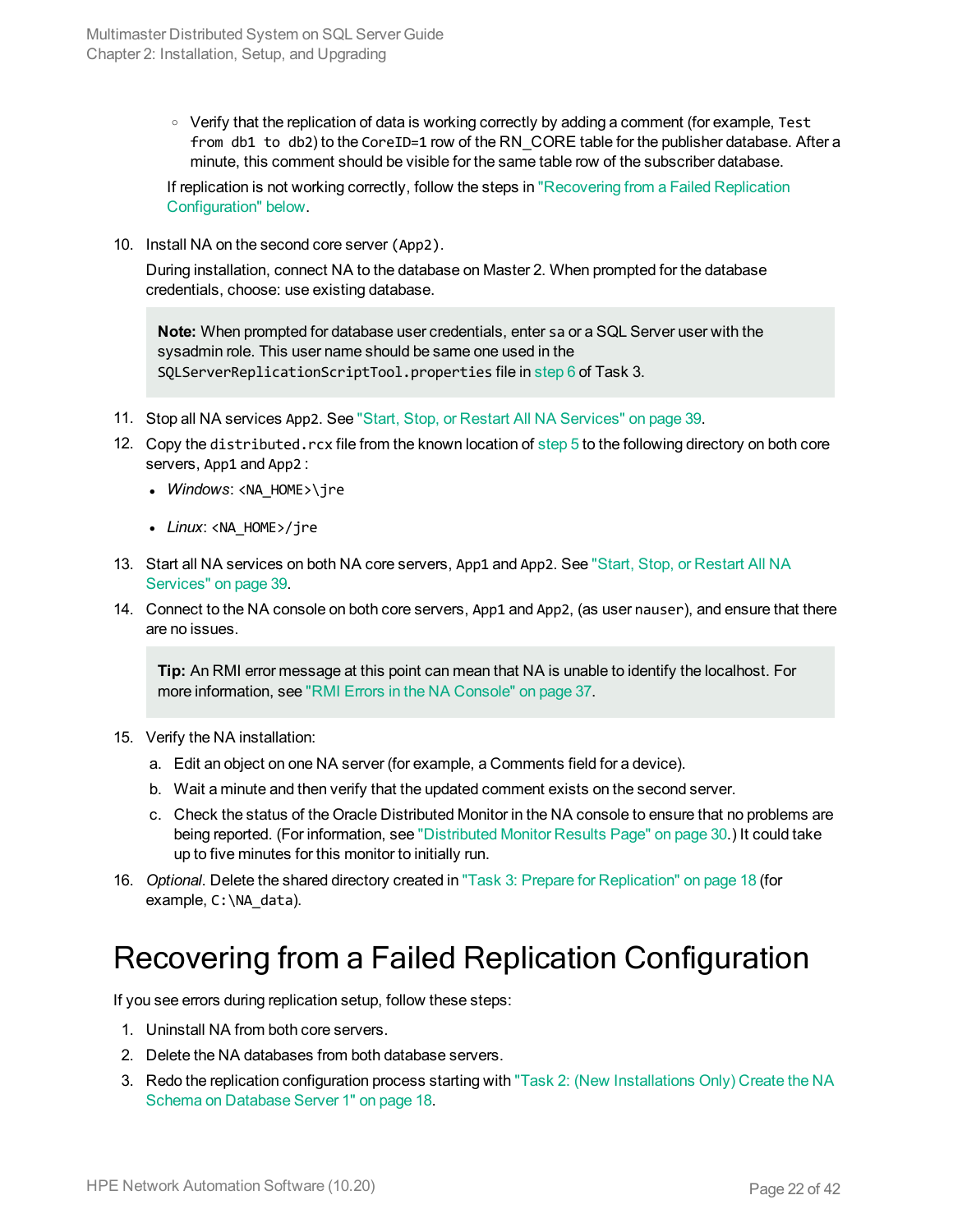# <span id="page-22-0"></span>Removing Replication

<span id="page-22-1"></span>When deleting a subscriber from a NA Mesh, NA Core 1 is the Publisher and NA Core 2 is the Subscriber to remove.

### System Requirements

You must have the following items configured before deleting a Subscriber from a NA Mesh:

- sqlcmd access to both database servers in the mesh.
- <span id="page-22-2"></span>• The SOLServerReplicationScriptTool application installed on a Java-capable system.

#### Deletion Steps

To delete the Subscriber from an NA Mesh:

- 1. Collect the following information:
	- Login name and password of a SQL Server login that is a member of sysadmin on both database servers in the mesh.
	- Database name, NA server hostname, NA server RMI listening port, database hostname, and database listening port for NA Core 1 and NA Core 2.
- 2. Ensure that all devices in NA belong to partitions on NA Cores that are not going to be removed.
- 3. Modify all partitions to point to the publisher. Alternatively, remove those partitions.
- 4. Stop all NA services on the subscriber NA core server. See "Start, Stop, or Restart All NA [Services"](#page-38-1) on [page](#page-38-1) 39.
- 5. Delete the RN\_CORE entry for the subscriber using the following commands using sqlcmd:

UPDATE RN SITE SET OwningCoreID = 1 WHERE OwningCoreID = <coreID>; UPDATE RN\_SITE SET ManagingCoreID = 1 WHERE ManagingCoreID = <coreID>; UPDATE RN SCHEDULE TASK SET CoreID = 1 WHERE CoreID =  $\langle\text{coreID}\rangle$ ; DELETE FROM RN CORE WHERE CoreID = <coreID>;

**Tip:** To identify the Core ID of the NA Core to delete, enter:

```
SELECT * FROM RN CORE;
```
- 6. Update the variables for NA Core 2 in the SQLServerReplicationScriptTool.properties file.
	- a. Make sure that the variables for NA Core 1 are correct.
	- b. Set mode to delete server.

These properties are described in detail in the file.

- 7. From the replication bundle directory, run the ReplicationScriptTool:
	- java -classpath . SQLServerReplicationScriptTool
- <span id="page-22-3"></span>8. Copy the SQLServerReplicationScript.sql script to a known location on the publisher database server, for example, C:\tmp.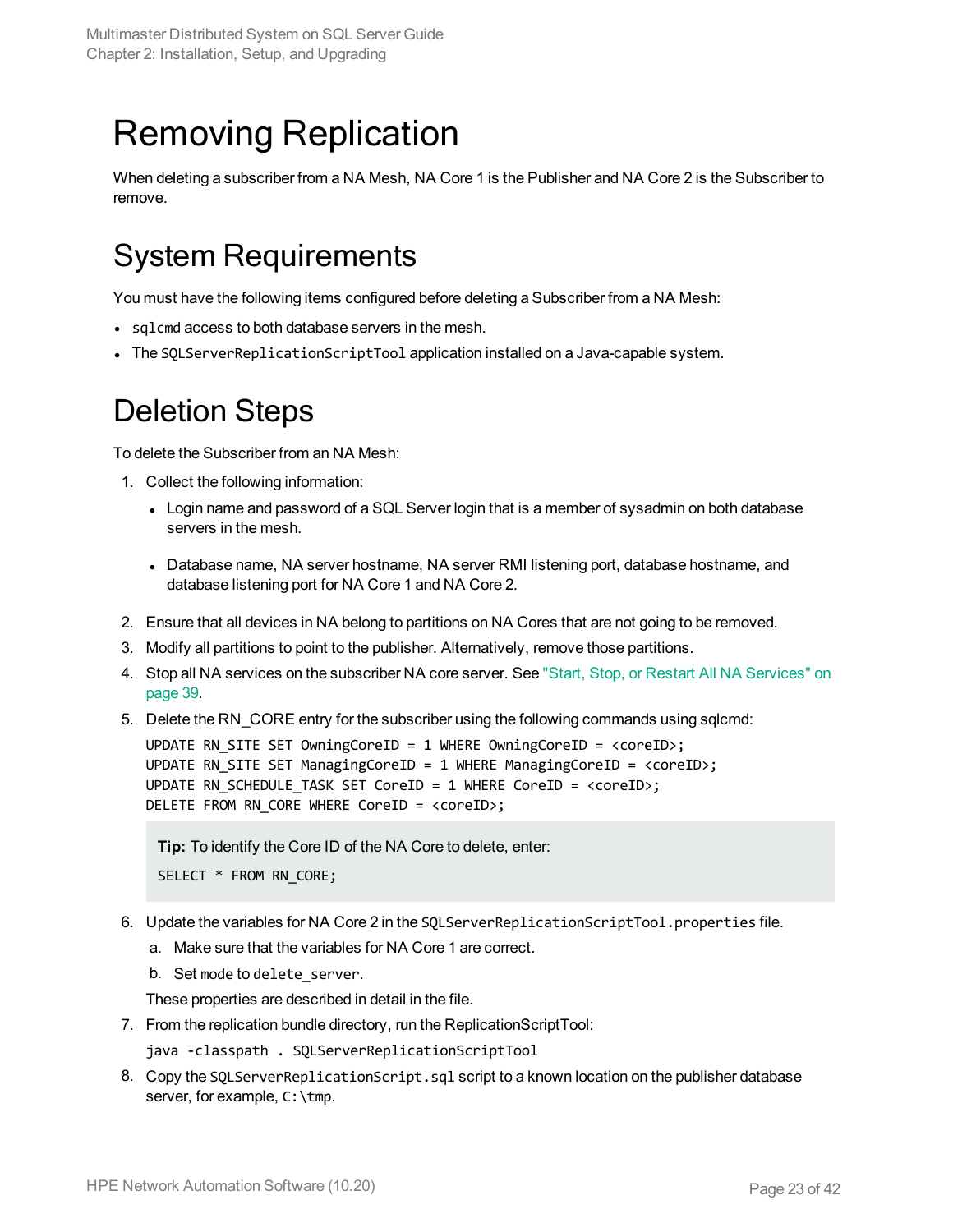- Set the sharing permissions so that the SQL Server sysadmin user account has read-write access to this directory.
- Verify that sqlcmd is accessible from this directory.
- 9. From the known location on database server 1 ([step 8](#page-22-3) of this task), run the SQLServerReplicationScript.sql script by using the sqlcmd command:

```
sqlcmd -S <Publisher> -U <User> -P <Password>
```
-i SQLServerReplicationScript.sql -o log.txt

For *<Publisher>*, use the short hostname of database server 1, for example db1.

For *<User>* and *<Password>*, use a SQL Server user account with the sysadmin role, for example, sa.

- 10. Remove the distributed.rcx file from each NA core server.
- 11. Start all NA services on NA Core 1. See "Start, Stop, or Restart All NA [Services"](#page-38-1) on page 39.
- 12. On the publisher, create a script with the following contents:

```
use [master]
exec sp dropdistributor @no checks = 1
GO
```
## <span id="page-23-0"></span>Upgrade the NA Mesh

During the NA upgrade process, the NA Cores must be completely offline. You will be upgrading the:

- NA core servers
- NA database schema
- Replication between the database cores

Note the following:

 $\bullet$  The NA mesh upgrade path is as follows:

NA 10.1x to NA10.20

Enter this path at your current version of NA.

I At each step on the NA mesh upgrade path, both NA cores in the NA mesh before moving to the next step in the upgrade path.

For upgrade instructions, see the following topic:

- <sup>l</sup> ["Upgrading](#page-24-0) from NA 10.0x to NA 10.10" on the next page
- ["Upgrading](#page-24-1) from NA 10.1x to NA 10.20" on the next page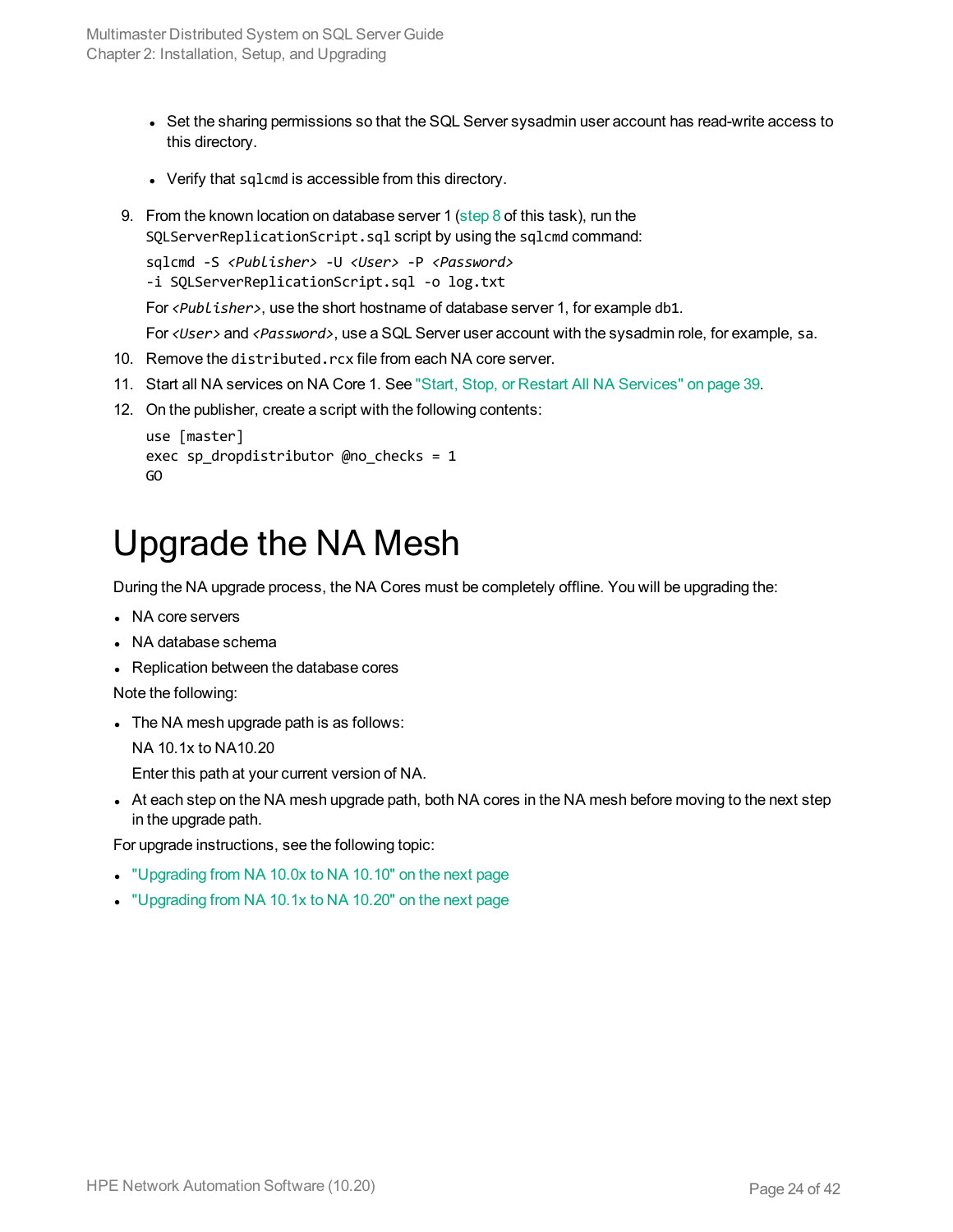## <span id="page-24-0"></span>Upgrading from NA 10.0x to NA 10.10

You must explicitly upgrade all NA core servers in the NA Multimaster Distributed System environment to NA 10.10 before upgrading to NA 10.20. For more information about upgrading from NA 10.0x to NA 10.10, and see the *NA Multimaster Distributed System on Oracle Guide (10.10)*.

## <span id="page-24-1"></span>Upgrading from NA 10.1x to NA 10.20

To upgrade from NA 10.0x or NA 10.1x to NA 10.20, be sure that:

- You have sqlcmd access to NA Core 1 and NA Core 2.
- <sup>l</sup> The *ReplicationScriptTool* bundle files for NA 10.0x or 10.1x are installed on a Java-capable system (on one of the NA systems).
- 1. Stop all NA services on both NA cores in the NA Mesh. See "Start, Stop, or Restart All NA [Services"](#page-38-1) on [page](#page-38-1) 39.
- <span id="page-24-2"></span>2. Collect the following information:
	- Login name and password of a SQL Server login that is a member of sysadmin on NA Core 1 and NA Core 2.
	- Database name, NA server hostname, NA server RMI listening port, database hostname, and database listening port for NA Core 1 and NA Core 2.
- 3. Update the variables for the publisher and subscriber in the SQLServerReplicationScriptTool.properties file. Ensure that you modify all "REPLACEME" text entries in the SQLServerReplicationScriptTool.properties file with the appropriate values for your environment.

**Note:** All servers should be listed in the SQLServerReplicationScriptTool.properties file. Set the mode property to **upgrade\_from\_10\_0**.

<span id="page-24-3"></span>4. Run the ReplicationScriptTool. Note that you must run this on a system that has Java 1.7 installed. Enter:

java -classpath . SQLServerReplicationScriptTool

5. Run the first output file using sqlcmd with a login that is a member of the sysadmin role on NA Core 1. Enter:

```
sqlcmd -S <PublisherServer> -U <user> -P <password> -i
SQLServerReplicationScript.sql -o log.txt
```
Where *<PublisherServer>* is the server of Publisher, *<user>* and *<password>* were collected in [step](#page-24-2) 2.

- 6. Verify that the replication is working correctly. Make sure:
	- If The log file generated by running the replication SQL script contains no errors.
	- . In Microsoft SQL Management Studio, examine the NA databases:
	- Under Databases, look for the database name.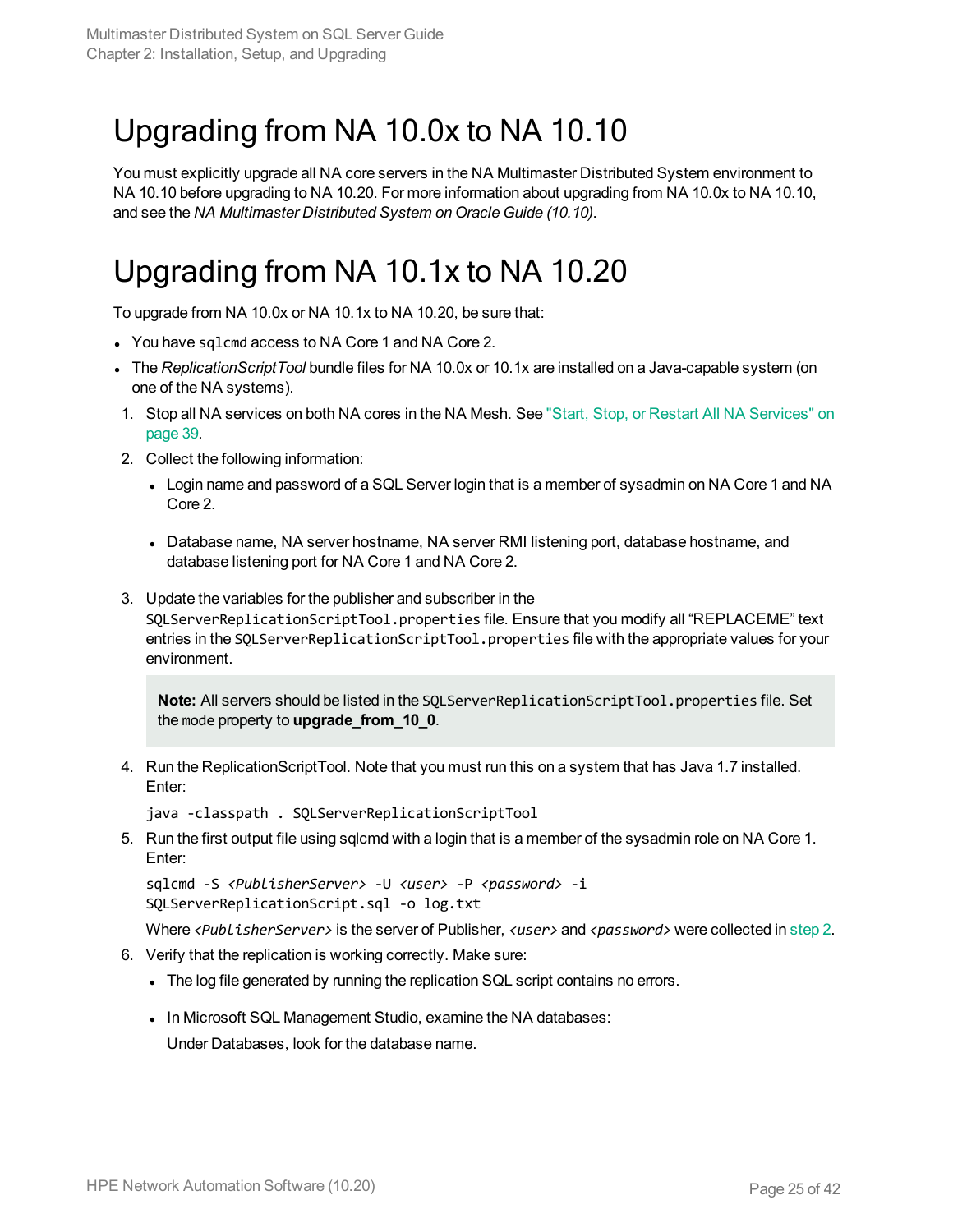- Verify that the table count is the same for each database.
- $\circ$  Verify that the RN CORE table on each database contains the appropriate list of servers in the NA mesh.
- $\circ$  Verify that the replication of data is working correctly by adding a comment (for example, Test from db1 to db2) to the CoreID=1 row of the RN CORE table for the publisher database. After a minute, this comment should be visible for the same table row of the subscriber database.
- 7. Upgrade each NA core server as described in the *Upgrading to NA 10.20 from a Different System* chapter or the *Upgrading to NA 10.20 on the Same System* chapter in version *10.20* of the *NA Installation and Upgrade Guide*, as appropriate.

Run the upgrade procedures in parallel. That is, complete step 1 on each NA core server before initiating step 2 on any NA core server, and so forth. Follow the referenced procedure through the step to run the NA 10.20 Service Pack Installer.

Note the following:

- To prevent database access, on each NA core server, after the NA 10.20 Service Pack Installer runs, stop all NA services. See "Start, Stop, or Restart All NA [Services"](#page-38-1) on page 39.
- In The NA database upgrade has already been handled by running the replication script in [step](#page-24-3) 4.
- **.** Do not upgrade SQL Server while upgrading NA.
- 8. If you moved NA to different core servers in the previous step, in Microsoft SQL Management Studio update the RN CORE table on one database with the fully-qualified domain names of the new NA core servers.
- 9. Start all the NA services on the master core server and make sure that you can login to NA on the master core. See "Start, Stop, or Restart All NA [Services"](#page-38-1) on page 39.
- 10. Start the NA services on all the other new cores.
- 11. Complete the upgrade procedure from the step to run the Data Pruning task.
- 12. Temporarily enable diagnostic check points to populate the Most Recent Diagnostic column in the NA database with accurate data.
	- a. Log on to the NA console as an NA administrator.
	- b. On the Configuration Mgmt page (**Admin > Administrative Settings > Configuration Mgmt**) enable the **Force a save of the latest diagnostics** option under Diagnostics.
	- c. Create a new Run Diagnostics task with the following configuration:
		- <sup>o</sup> Set **Applies to** to the entire device inventory.
		- <sup>o</sup> In the **Diagnostics to Run** field, select all diagnostics.
	- d. After the Run Diagnostics task completes, disable the **Force a save of the latest diagnostics** option on the Configuration Mgmt page.

Complete this step on only one NA core. This step is necessary in Multimaster Distributed System environments only.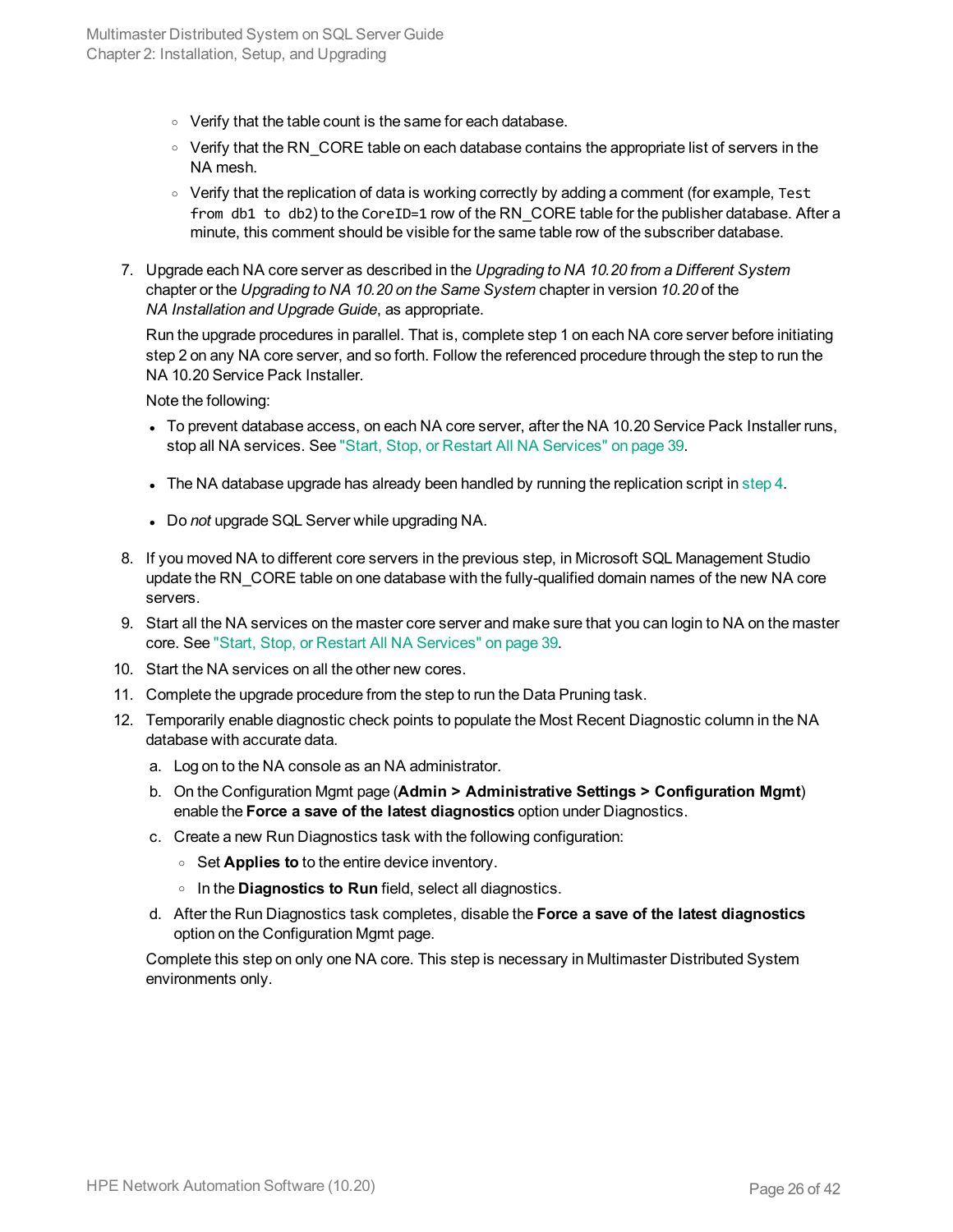# <span id="page-26-0"></span>Chapter 3: System Administration

This chapter contains the following topics:

- ["Getting](#page-26-1) Started" below
- "How NA Removes In-Memory and Database [Information"](#page-26-2) below
- **.** "Suspending Replication for Database [Maintenance"](#page-26-3) below
- "NA [Generated](#page-27-0) Events" on the next page
- <span id="page-26-1"></span>**.** "Using the NA [Distributed](#page-29-0) System Pages" on page 30

# Getting Started

In general, an NA core server that is part of a Distributed System NA Mesh should be transparent to users. However, there are a number of operations that the system administrator might need to do to keep the Distributed System NA Mesh functioning properly.

# <span id="page-26-2"></span>How NA Removes In-Memory and Database Information

There could be a delay in removing or cancelling a task because NA must communicate with the appropriate owning NA Core to perform this operation. To ensure proper removal of all in-memory and database information, and to avoid replication conflicts due to matching timestamps, NA active tasks are automatically deleted on the NA Core with which they are associated. An active task is any task that does not have the "Succeeded," "Failed," "Duplicate", "Skipped", or "Warning" status.

Keep in mind that deleted tasks could be displayed in task lists for a few moments while the replication process pushes the deletes to other NA Cores in the system. In addition, if the NA Core from which the task originated is not accessible, the delete will fail.

# <span id="page-26-3"></span>Suspending Replication for Database **Maintenance**

To suspend replication because you are bringing down one or both database servers for maintenance, complete the following procedure:

- 1. Stop all NA services on both NA core servers. See "Start, Stop, or Restart All NA [Services"](#page-38-1) on page 39.
- 2. Disable database replication by using the Disable Publishing and Distribution Wizard in SQL Server Management Studio. For information, see the Microsoft TechNet Library:
	- <sup>l</sup> SQL Server 2008: *How to: Disable Publishing and Distribution (Replication Transact-SQL Programming)* at <http://technet.microsoft.com/en-us/library/ms147921.aspx>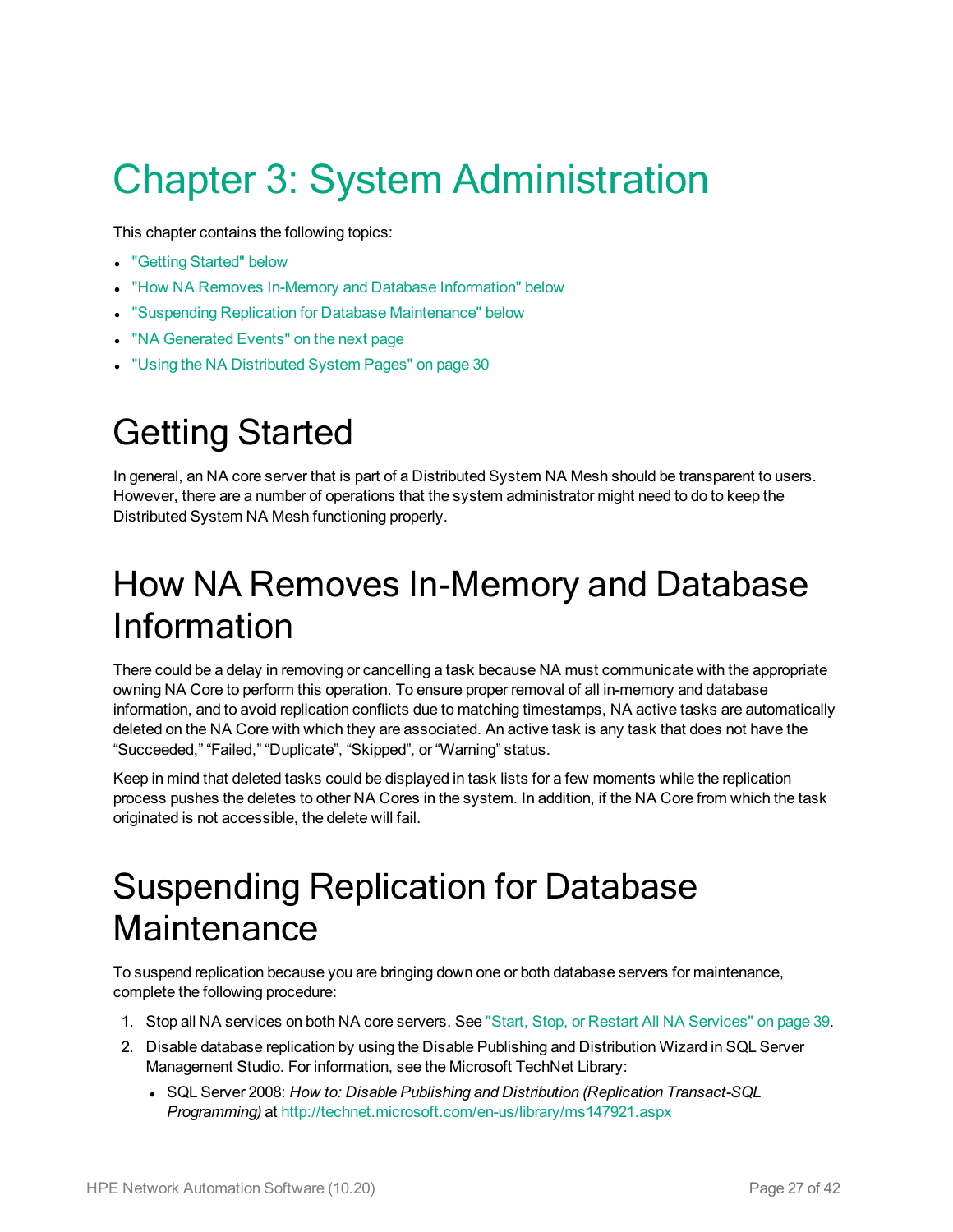<sup>l</sup> SQL Server 2012: *Disable Publishing and Distribution* at [http://technet.microsoft.com/en](http://technet.microsoft.com/en-us/library/ms151759.aspx)[us/library/ms151759.aspx](http://technet.microsoft.com/en-us/library/ms151759.aspx)

## <span id="page-27-0"></span>NA Generated Events

By default, NA generates system events. Event rules can alert you to certain error conditions requiring attention. Each event is listed below, along with an explanation and required action to be taken. You should examine the default "Distributed System" event rule to ensure all of the events are included in the event rule and that the event rule is configured to send the email notification to the appropriate administrator.

<span id="page-27-1"></span>**Note:** For information about configuring email notification, see the *NA User Guide*.

#### Distributed System - Uniqueness Conflict

Event format:

rowguid: <the guid of the database row that had the conflict> origin\_datasource: <database server>.<database name> reason text: <a description of why the conflict occurred> conflict type: <type of conflict according to SQLServer> reason code: <error message from SQLServer, depends on the type of conflict> repl create time: <time the conflict was generated by SQLServer>

conflict table: <where SOLServer stores the conflicting data> dataTable: <NA table that contains the conflicting data> sQLServerConflictID: <ID of the conflict recorded by NA> status: <status> Conflicting Data: <the columns that are conflicting> Refer to the SQL Server Replication documentation for instructions on correcting this conflict.

This event is sent when NA detects a conflict in a uniqueness constraint. You will receive an event per NA Core, since the conflicts are local to each NA Core. To correct a naming conflict, go to one NA Core and update the names for the affected objects. Both the renamed <NAME>.<SID> and <NAME> should be edited to force an update on the other NA Cores.

To correct a rule priority conflict, go to the Device Password Rule Priority Reset page, and click the Reset Priority button. See "Device [Password](#page-32-1) Rule Priority Reset Page" on page 33.

If this does not solve the problem, you will need to manually edit the rules on each NA Core, setting the priority order correctly and verifying existence of correct rules. When finished, return to the Device Password Rule Priority Reset page and click the Reset Priority button.

### <span id="page-27-2"></span>Distributed System - Time Synchronization Warning

Event format: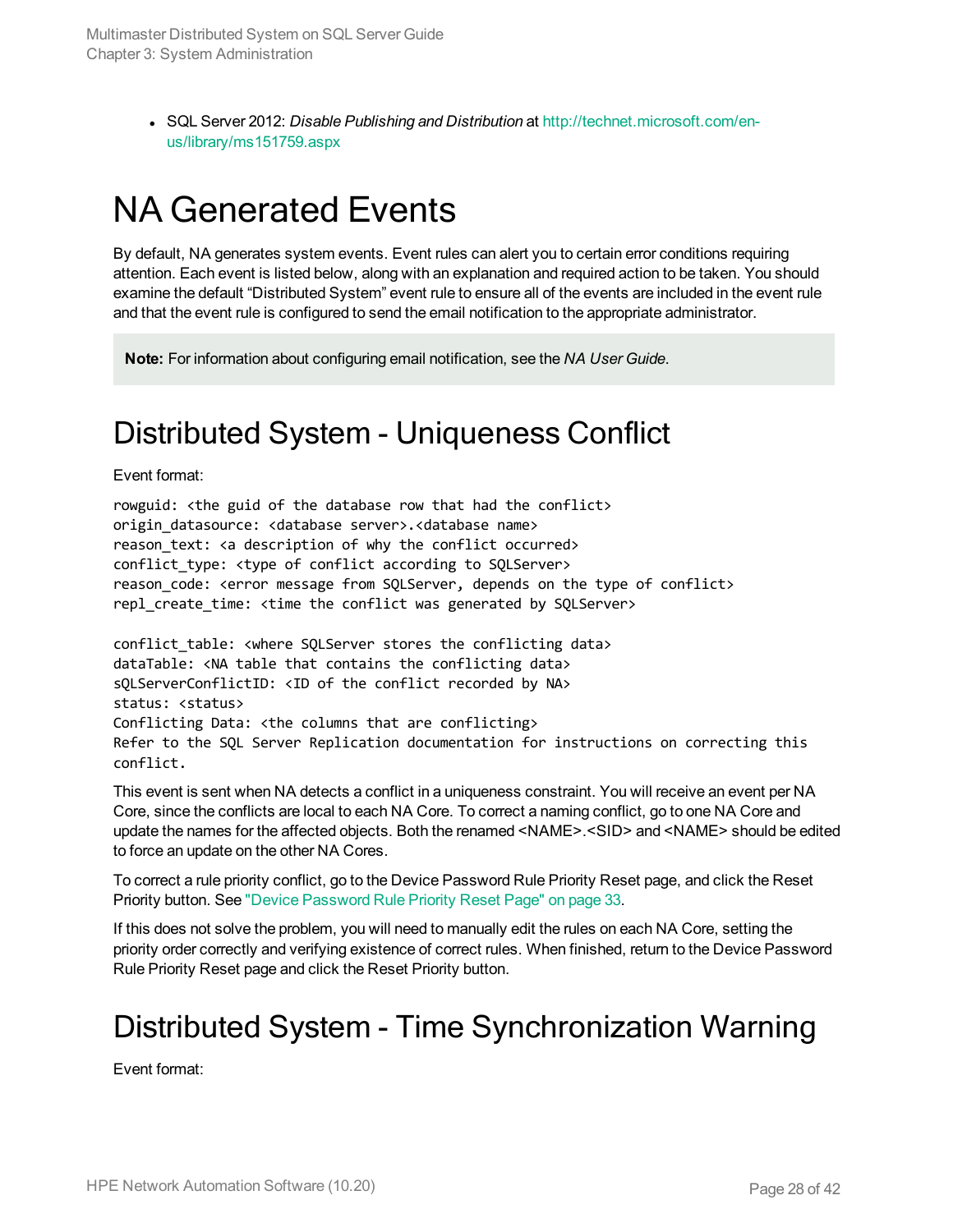```
Time difference: <N> seconds
Local Core: <hostname>
Remote Core: <hostname>
```
NA replication conflict resolution depends on a latest timestamp method. To work correctly, this requires different NA servers' clocks to differ by only a small amount. To correct this problem, make sure that the time is synchronized on the NA server systems across the NA Mesh.

#### <span id="page-28-0"></span>Distributed System - RMI Error

Event format:

```
Local Core: < hostname>
Remote Core: <hostname>
Error: <Exception text>
```
This error typically occurs when there are network problems between the NA servers. To troubleshoot this problem, make sure:

- 1. The host that the server cannot connect to is up and running.
- 2. The NA instance on that host is running.
- 3. From a command line, enter ping <host> to ensure that network connectivity exists between servers.
- 4. From a command line, enter telnet <host> to port 1099 (or whatever your RMI listen port is set to) to ensure that RMI connections are being accepted. If working correctly, you should get back some data that includes the text string "java.rmi.MarshalledObject".

Failures of any of these steps will point to corrective actions needed, such as updating the RMI port being used in the Edit NA Core page, or restarting NA to make sure that the RMI port has been bound correctly and is not being used by another application.

#### <span id="page-28-1"></span>Distributed System - Stopped Merge Agent Job

Event format:

Merge Agent Job Stopped <Job Details> [Successfully attempted to restart the job.]

NA monitors the replication merge agent and sends the event if it determines that the agent has stopped. If the "Successfully attempted to restart the job" message is displayed, NA restarted the agent. The agent's status can be reviewed in SQL Server Management Studio.

### <span id="page-28-2"></span>Distributed System - Data Synchronization Delay Warning

Event format:

```
Publisher '<DatabaseName>' has been unable to push changes
to subscriber '<DatabaseName2>' since <tim>. If you wish to
avoid potential data loss, please rectify this as soon as
possible.
```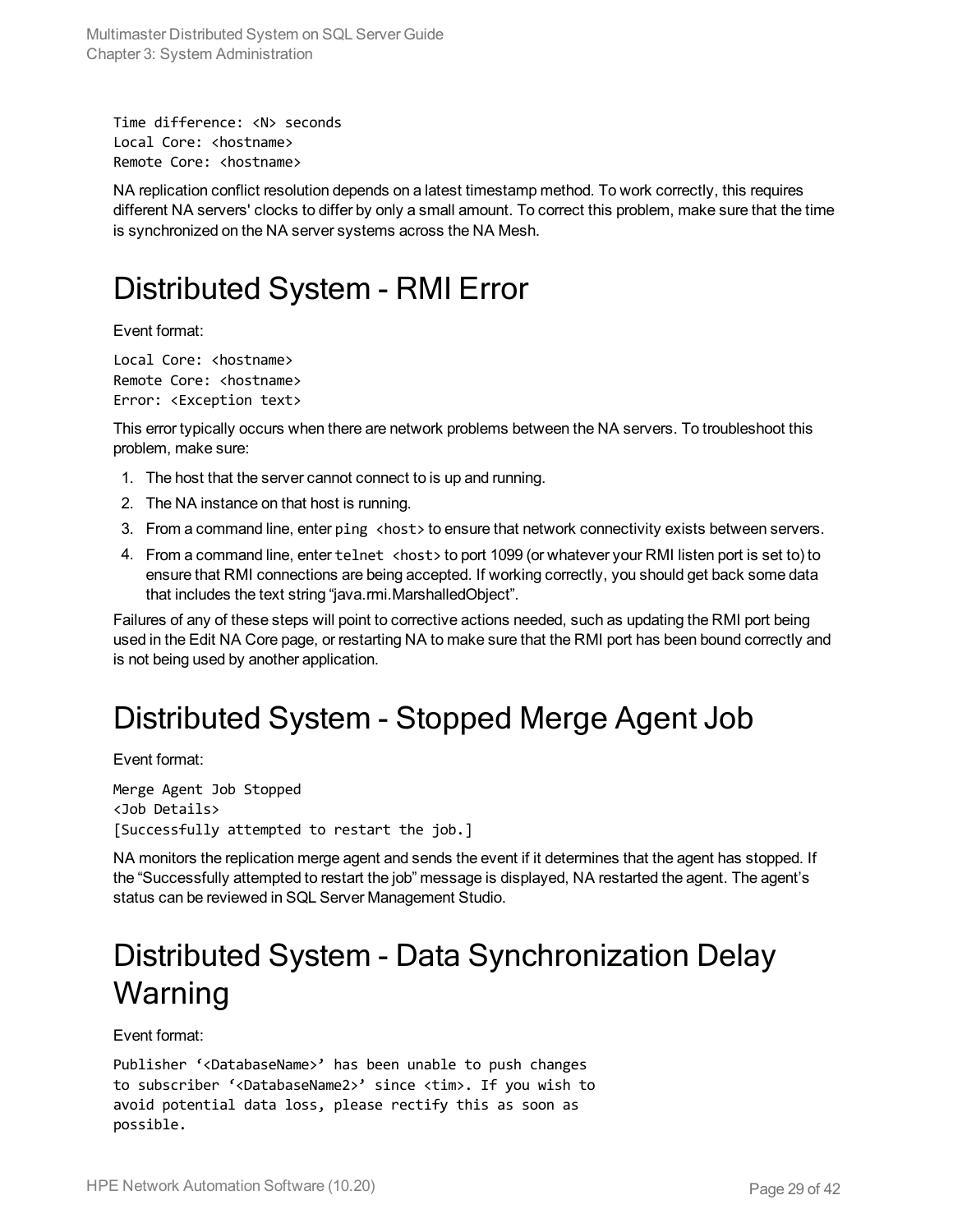Multimaster Distributed System on SQL Server Guide Chapter 3: System Administration

Subscriber '<DatabaseName2>' has been unable to push changes to Publisher '<DatabaseName>' since <tim>. If you wish to avoid potential data loss, please rectify this as soon as possible.

<span id="page-29-0"></span>NA has detected that the replication system is having trouble keeping the data and the databases in sync. Examine the databases, merge agents, and network connections between the databases for issues.

## Using the NA Distributed System Pages

<span id="page-29-1"></span>When you install the Distributed System software, the NA user interface includes specific Distributed System pages to help you monitor and administer the system.

#### Distributed Monitor Results Page

The Distributed Monitor Results page displays the overall health of the Distributed System. By default, the Distributed monitor runs every five minutes.

To open the Distributed Monitor Results page, on the menu bar under Admin select Distributed and click Monitor Results. The Distributed Monitor Results page opens.

NA monitor several properties necessary for proper functioning of the Distributed System, including:

- <sup>l</sup> **RMI Connections** RMI (Remote Method Invocation) is Java's remote procedure call protocol. The distributed system makes RMI calls between NA servers in the NA Mesh to transfer information about scheduled tasks, system settings, software images, and so on.
- **Uniqueness Conflicts** Certain NA database constraints restrict columns to unique values. In a distributed environment, these constraints can be violated when updates are made on two different NA Cores where the unique column is set to the same value. These conditions are captured by the Replication Conflict Resolution System and logged. NA cannot automatically resolve these conflicts. They must be resolved manually.
- **Merge Agents** Merge Agents are the processes at the Publisher that handle transferring replicated data. NA monitors the SQL Server jobs that schedule these processes. If for some reason the process stops, NA reports that here. Stopped Merge Agent jobs should be restarted as soon as possible.
- **Local NA Core Definition** The local NA Core must be able to determine which entry in the RN CORE table it is. If the "The *local core for this system is undefined.*" error message is displayed, the CoreHostname property needs to be updated for the NA Core. This can be done using the Edit Core page. For information, see "Edit Core [Page"](#page-32-0) on page 33.

**Note:** When this condition occurs, the NA Management Engine's log file will contain the following text: "*Fatal error - could not assign local core*."

The CoreHostname value can be either the DNS, *etc/hosts* value, or an IP address. If you are using an NA server with multiple IP addresses, you might need to tell NA which IP address to use. This is done by adding the following setting to the *distributed.rcx* file:

<option name="distributed/NA\_server\_local\_ip">A.B.C.D</option>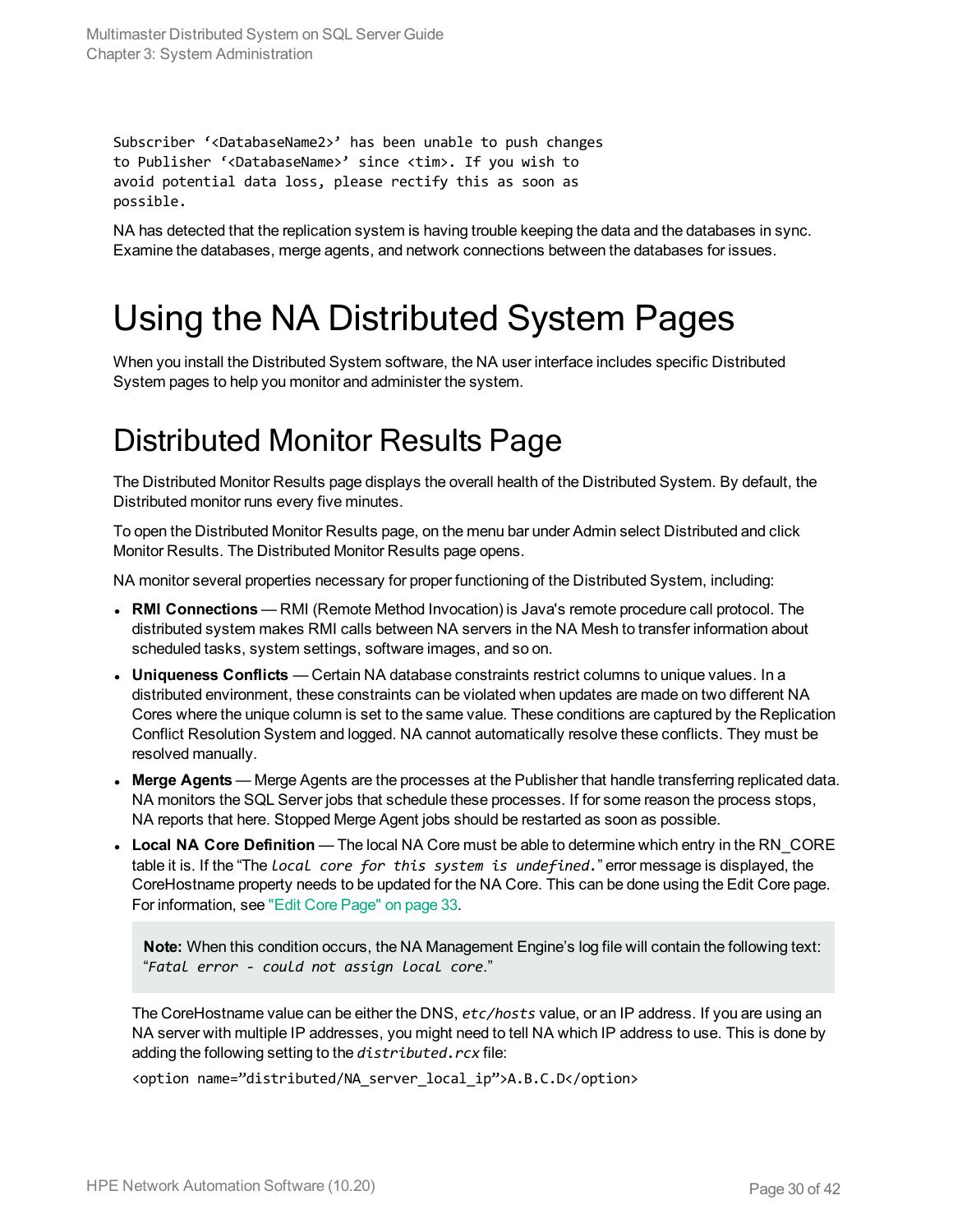**Note:** The *distributed.rcx* file is located in the same location as the *appserver.rcx* file.

<span id="page-30-0"></span>The value A.B.C.D should be replaced with the appropriate NAT IP address for the NA server and should match the RN\_CORE table's CoreHostname value for that NA Core.

### Distributed Conflict List

The Distributed Conflict List page displays the uniqueness constraint conflict list. This provides information about uniqueness conflicts that will need to be manually corrected to ensure that the databases in the NA Mesh are in sync.

To open the Distributed Conflict List, on the menu bar under Admin select Distributed and click Conflict List. The Distributed Conflict List opens.

| <b>Field</b>      | <b>Description</b>                                                                                                                                                                                                                                                                             |
|-------------------|------------------------------------------------------------------------------------------------------------------------------------------------------------------------------------------------------------------------------------------------------------------------------------------------|
| origin datasource | The database on which the conflict occurred.                                                                                                                                                                                                                                                   |
| Table             | The table on which the conflict occurred.                                                                                                                                                                                                                                                      |
| rowguid           | The guid of the row on which the conflict occurred.                                                                                                                                                                                                                                            |
| <b>Status</b>     | Status is "event generated" if the system has sent an alert that this conflict exists.                                                                                                                                                                                                         |
| Actions           | You can select the following options:<br>Detail — Opens the View Distributed Conflict page, where you can view details<br>$\bullet$<br>on an individual uniqueness constraint. See "View Distributed Conflict Page"<br>below.<br>Delete — Deletes the conflict from the database.<br>$\bullet$ |

#### **Distributed Conflict List Page Fields**

#### <span id="page-30-1"></span>View Distributed Conflict Page

The View Distributed Conflict page provides details on a specific uniqueness constraint.

To open the View Distributed Conflict page:

- 1. On the menu bar under Admin select Distributed and click Conflict List. The Distributed Conflict List opens.
- 2. In the Actions column, click the Detail option. The View Distributed Conflict page opens.

#### **View Distributed Conflict Page Fields**

| <b>Field</b>      | <b>Description</b>                           |
|-------------------|----------------------------------------------|
| origin_datasource | The database on which the conflict occurred. |
| Table             | The table on which the conflict occurred.    |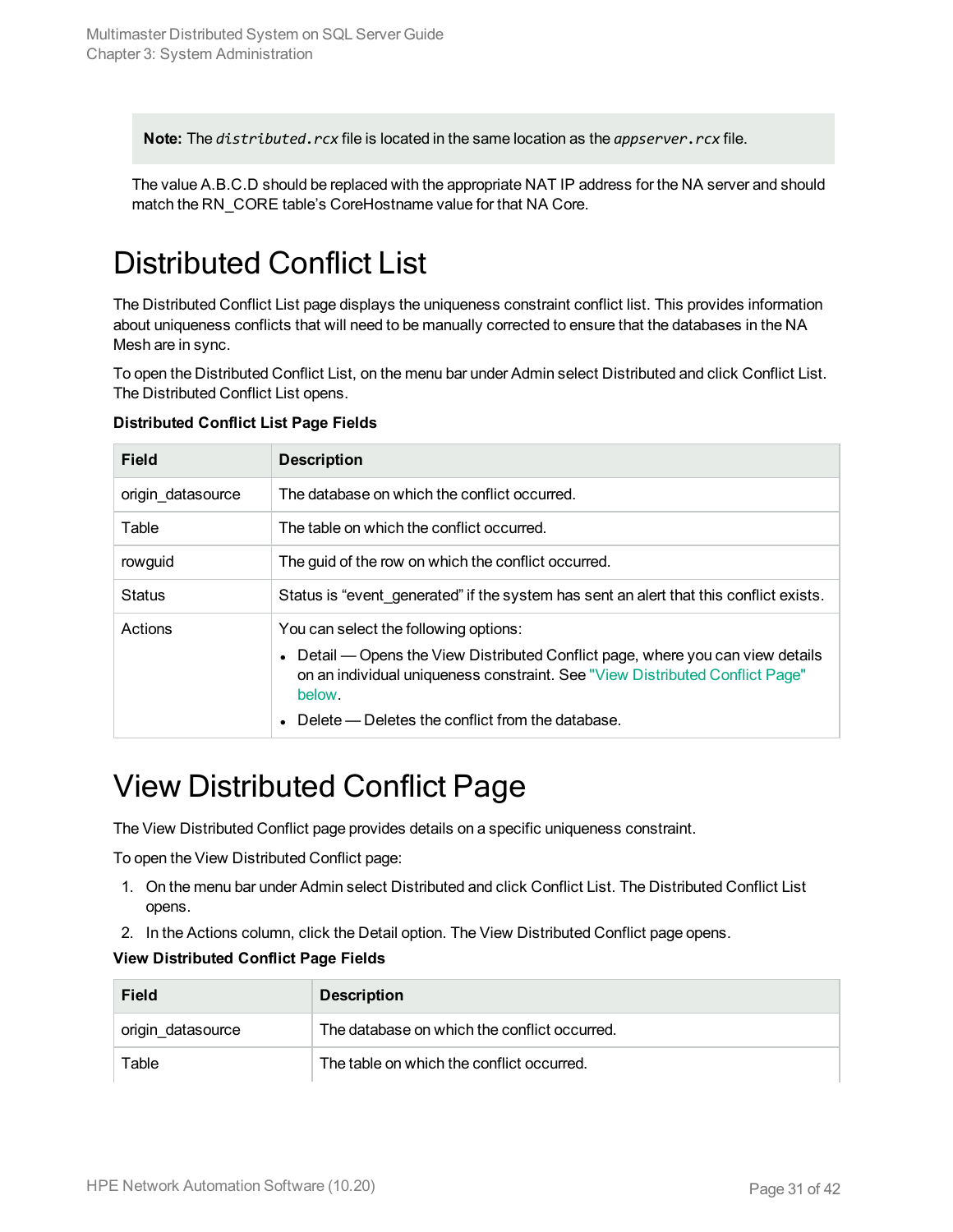| <b>Field</b>            | <b>Description</b>                                                                        |
|-------------------------|-------------------------------------------------------------------------------------------|
| <b>Conflicting Data</b> | The columns and their values that are causing the conflict.                               |
| reason text             | A description of why the conflict occurred.                                               |
| rowguid                 | The guid of the row on which the conflict occurred.                                       |
| conflict type           | The type of conflict according to the SQL Server.                                         |
| reason_code             | Depending on the type of conflict, the error message from the SQL Server.                 |
| MS repl create time     | The time the conflict was generated by the SQL Server.                                    |
| conflict table          | The location where the SQL Server stores the conflicting rows.                            |
| <b>Status</b>           | Status is "event_generated" if the system has sent an alert that this conflict<br>exists. |

### <span id="page-31-0"></span>Partition Reassignment Page

The Partition Reassignment page enables the partition-to-NA Core mapping to be modified. This is useful for failover of partitions from one NA Core to another and for restoring partitions back to their original NA Core.

To open the Partition Reassignment page, on the menu bar under Admin select Distributed and click Partition Reassignment. The Partition Reassignment page opens. You can select NA Cores from the drop-down menu.

## <span id="page-31-1"></span>List Cores Page

The List Cores page lists all NA Cores in the NA Mesh. This page provides information to properly manage the Distributed System.

To open the List Cores page, on the menu bar under Admin select Distributed and click Core List. The List Cores page opens.

| <b>Field</b>    | <b>Description</b>                                                                                              |
|-----------------|-----------------------------------------------------------------------------------------------------------------|
| Name            | The NA Core's name.                                                                                             |
| Core Hostname   | The hostname of the NA Core's NA server.                                                                        |
| Is Master?      | Is the NA Core the Publisher? (Yes or No)                                                                       |
| Timezone Offset | The timezone offset of the actual NA Core server.                                                               |
| <b>Status</b>   | Currently, there is only Normal status.                                                                         |
| Realm           | The default Realm for the NA Core.                                                                              |
| Actions         | You can select the following option:<br>• Edit — Open the Edit Core page. See "Edit Core Page" on the next page |

#### **List Cores Page Fields**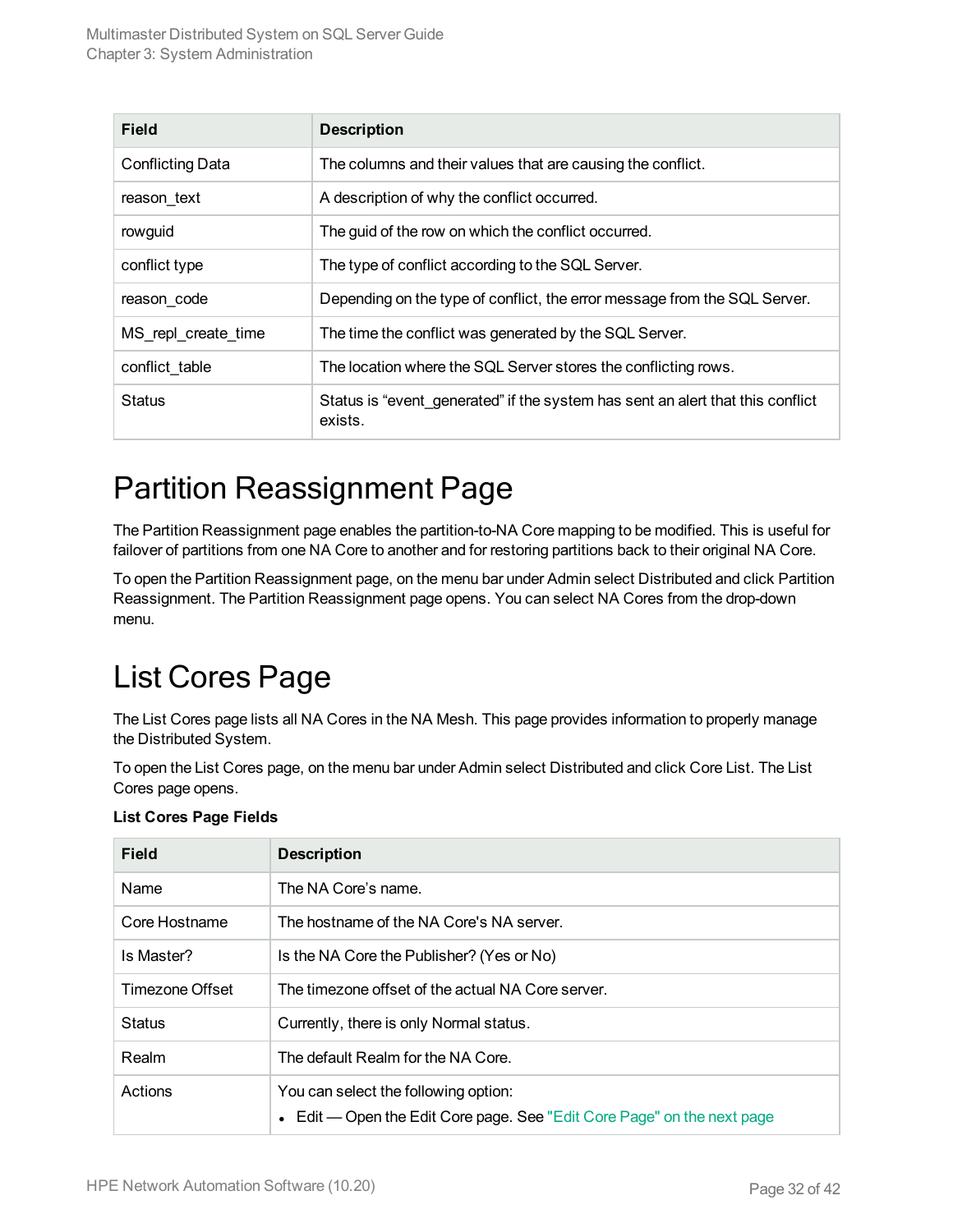### <span id="page-32-0"></span>Edit Core Page

The Edit Core page enables you to edit the NA Core definition.

To open the Edit Core page:

- 1. On the menu bar under Admin select Distributed and click Core List. The List Cores page opens.
- 2. In the Actions column, click the Edit option. The Edit Core page opens.

You can complete the following fields:

- $\bullet$  Name Enter the NA Core name.
- Database Identifier Enter the database name. This information is needed to make connections to a particular SQL Server instance on a server.
- Core Hostname Enter the hostname of this NA Core's server.
- RMI Port Enter the RMI port. RMI (Remote Method Invocation) is Java's remote procedure call protocol. The distributed system makes RMI calls between NA servers in the NA Mesh to transfer information about scheduled tasks, system settings, software images, and so on.
- Database hostname Enter the Database hostname.
- Database Port Enter the port on the database server with which NA communicates with the database.
- Timezone Offset Select a Timezone offset from the drop-down menu.
- Replication Admin User Enter the name of the Replication Admin user. The Replication Admin user is created and used by the Oracle database to manage replication.
- Replication Password Not applicable for SQL Server.
- Confirm Replication Password Not applicable for SQL Server.
- Comments Add any comments about the NA Core.
- <span id="page-32-1"></span>• Realm Name — Enter the Realm in which the NA Core resides. For information about segmenting devices, see the *NA User Guide*.

### Device Password Rule Priority Reset Page

The Device Password Rule Priority Reset page enables you to reset device password rule priorities in the event that a uniqueness constraint conflict occurs for those objects.

To open the Reset Password Priority page, on the menu bar under Admin select Distributed and click Device Password Rule Priority Reset. The Device Password Rule Priority Reset page opens.

<span id="page-32-2"></span>Click the Reset Priority button to reset the device password rule priorities.

### Renew Configuration Options Page

The Renew Configuration Options page enables you to reset the configuration options when the configuration options on an NA Core become out-of-sync with other servers in the NA Mesh.

To open the Renew Configuration Options page, on the menu bar under Admin select Distributed and click Renew Configuration Options. The Renew Configurations Options page opens.

Click the Renew Config Options button to ensure that all options on the NA Core are in sync with the rest of the NA Mesh.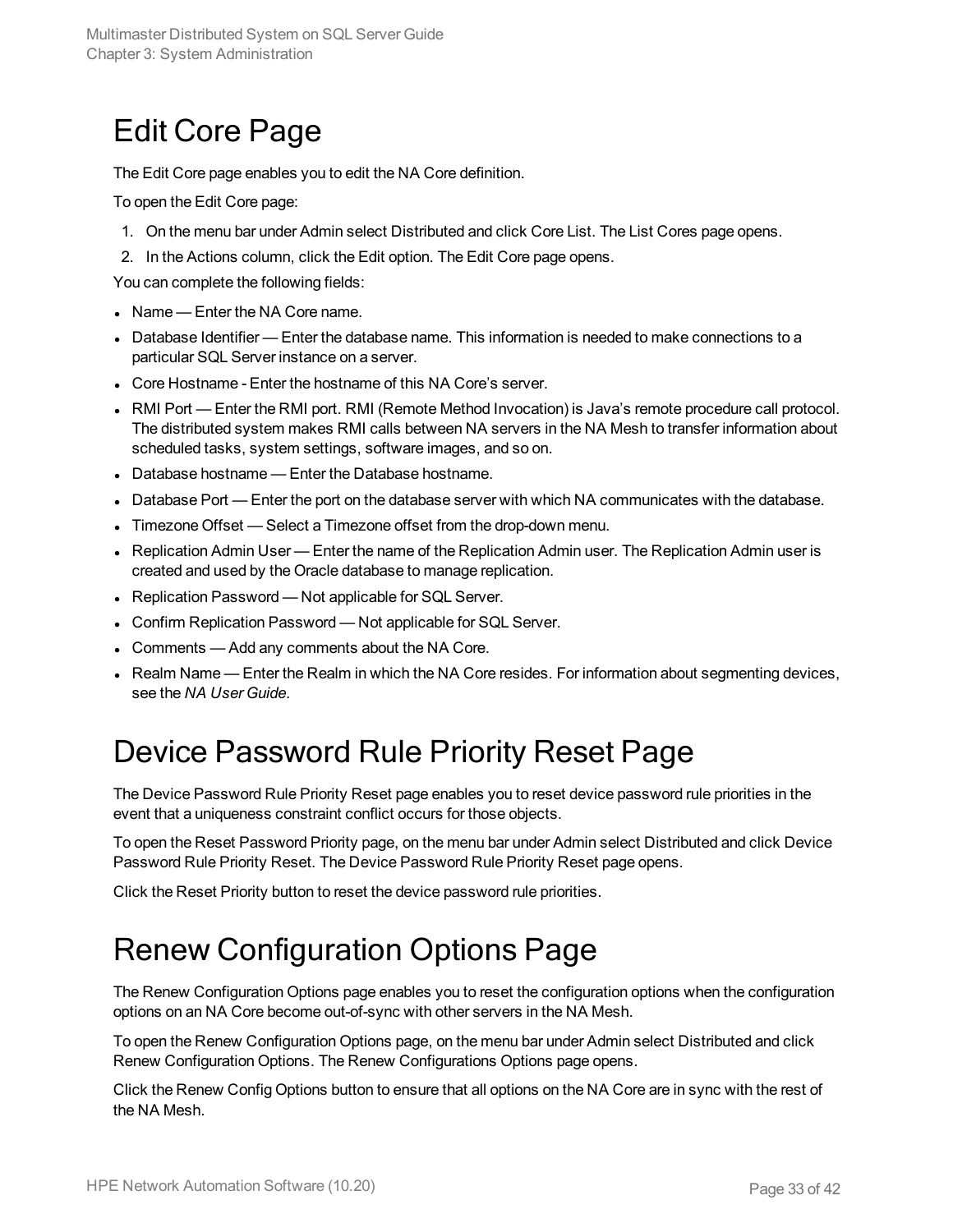# <span id="page-33-0"></span>Chapter 4: Failover and Recovery

This chapter contains the following topics:

- ["Failover"](#page-33-1) below
- <span id="page-33-1"></span>• ["Recovery"](#page-33-2) below

# Failover

When the network has been configured to failover, if an NA Core fails, users can continue to access all data in the system using a different NA Core. All partitions that were originally managed by the failed NA Core can be pointed to a new NA Core using the Partition Reassignment page. For information, see ["Partition](#page-31-0) [Reassignment](#page-31-0) Page" on page 32. Procedures for system recovery will vary depending on how the remote server failed.

# <span id="page-33-2"></span>**Recovery**

There are three basic recovery scenarios:

- Loss of network connectivity
- Loss of an NA core server
- <span id="page-33-3"></span>• Loss of a database server

### Loss of Network Connectivity

In the case of lost network connectivity, failover occurred due to network issues. No problems occurred with the NA core server or with the SQL Server database server. Recovery consists of the following steps:

- 1. Resolve the network issues.
- 2. Reset partitions that had been reassigned back to their original NA Core. This can be accomplished in NA. See "Partition [Reassignment](#page-31-0) Page" on page 32.
- 3. If any drivers have been added to the system during the outage, click the "Reload Drivers" button on the Start/Stop Services page. This action reloads the driver files and pushes them across to other NA Cores in the NA Mesh. This action should be performed on the NA server where the drivers were added. For information, see the *NA User Guide*.
- 4. If any system settings have been modified during the outage, use the "Renew Config Options" page to make sure options are synced across the NA Mesh. See "Renew [Configuration](#page-32-2) Options Page" on page [33](#page-32-2).
- 5. If any NA Cores have lost connectivity for a long period of time, restart the NA Core server that lost connectivity after data sync so as to reload certain partition data and avoid exception errors due to obsolete data.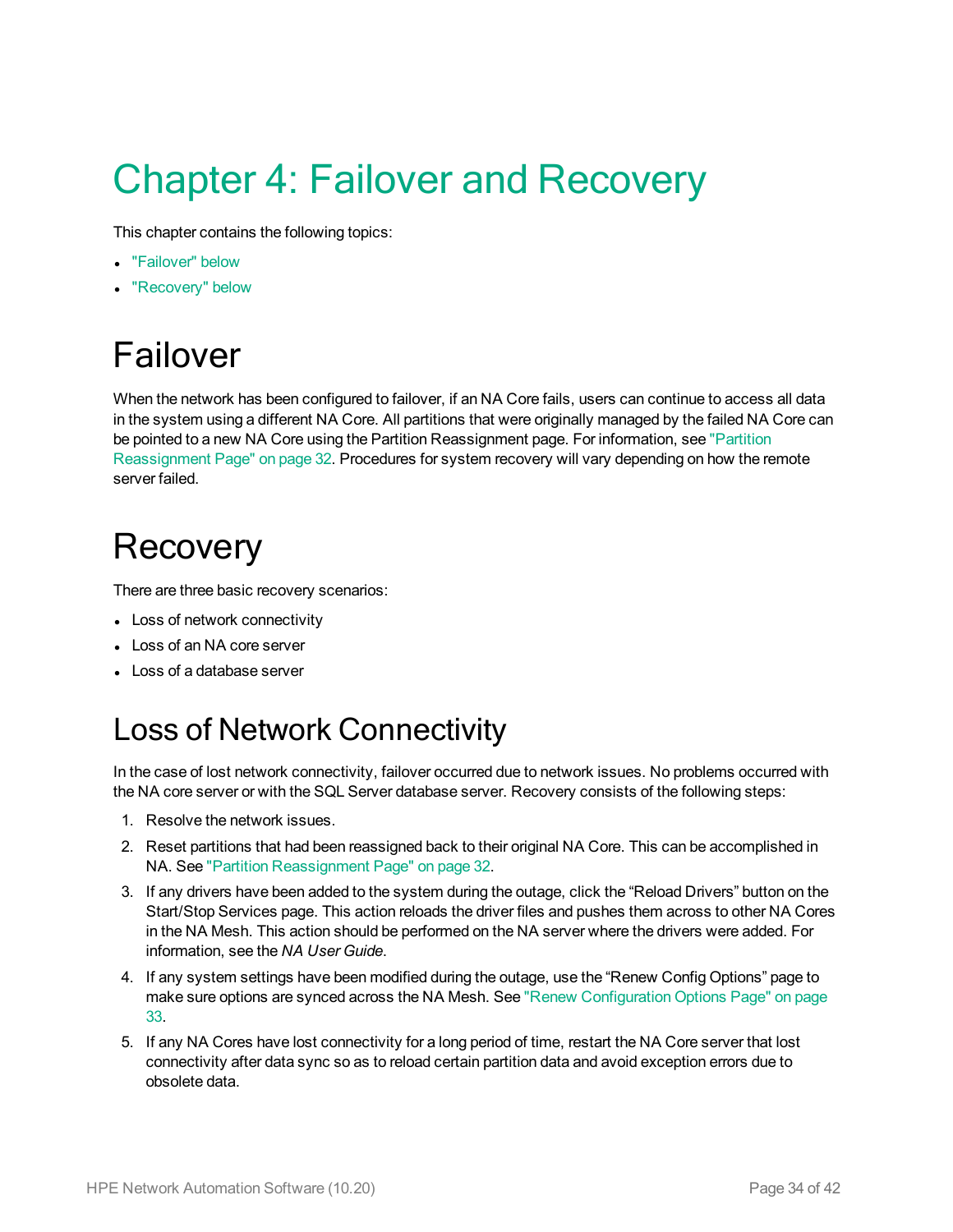<span id="page-34-0"></span>After the network issues are resolved, the system should recover as replication synchronizes data between the databases.

### Loss of an NA Core Server

In cases where the NA core server suffers a failure that requires re-installation of the NA application, recovery consists of the following steps:

- 1. During NA installation, select the "Use existing database" option. In addition, the database selected should be the one the failed server was previously using.
- 2. Add the *distributed.rcx* file from the *ReplicationScriptToolBundle* to the directory where the *appserver.rcx* file resides.
- 3. Re-add any NA Core-specific special case options for patches and support issues.
- 4. Restart NA.
- 5. Reset partitions that had been re-assigned back to their original NA Core. This can be accomplished in NA. See "Partition [Reassignment](#page-31-0) Page" on page 32.
- 6. If any drivers have been added to the system during the outage, click the "Reload Drivers" button on the Start/Stop Services page. This action reloads the driver files and pushes them across to other NA Cores in the NA Mesh. This action should be performed on the NA server where the drivers were added. For information, see the *NA User Guide*.
- 7. If any system settings have been modified during the outage, use the "Renew Config Options" page to make sure options are synced across the NA Mesh. See "Renew [Configuration](#page-32-2) Options Page" on page [33](#page-32-2).
- 8. Edit the original NA Core to modify any parameters that may be different (perhaps the installation happened on a new server with a different hostname).
- <span id="page-34-1"></span>9. Copy the software images repository from a good NA Core to the recovered NA Core.

#### Loss of a Database Server

In the case of a lost database server, the NA core server is still running but cannot access the database. The database will need to be rebuilt and replication set up again on the database. Recovery consists of the following steps:

- 1. Pause or delete any tasks that appear to be waiting, pending, or not running because they are associated with the lost database server. You can perform this action on the other NA core server in the NA mesh.
- 2. If the lost database server is the Subscriber, replication needs to be removed from the NA mesh. For information, see "Removing [Replication"](#page-22-0) on page 23. Keep in mind that Replication can be reconfigured after removal. For information, see "Creating a Two NA Core SQL Server Replication [Environment"](#page-16-0) on [page](#page-16-0) 17.
- 3. If the lost database server is the Publisher, replication needs to be reinstalled.
	- a. Export all RN\_% tables from the Subscriber database.
	- b. Create a new database on the NA Core 1 database server with data exported from the Subscriber database.
	- c. Reinstall NA on the NA Core 1 Server. Be sure NA points to the existing database on NA Core 1.
	- d. Edit the RN CORE entry. See ["Deletion](#page-22-2) Steps" on page 23 (step 5).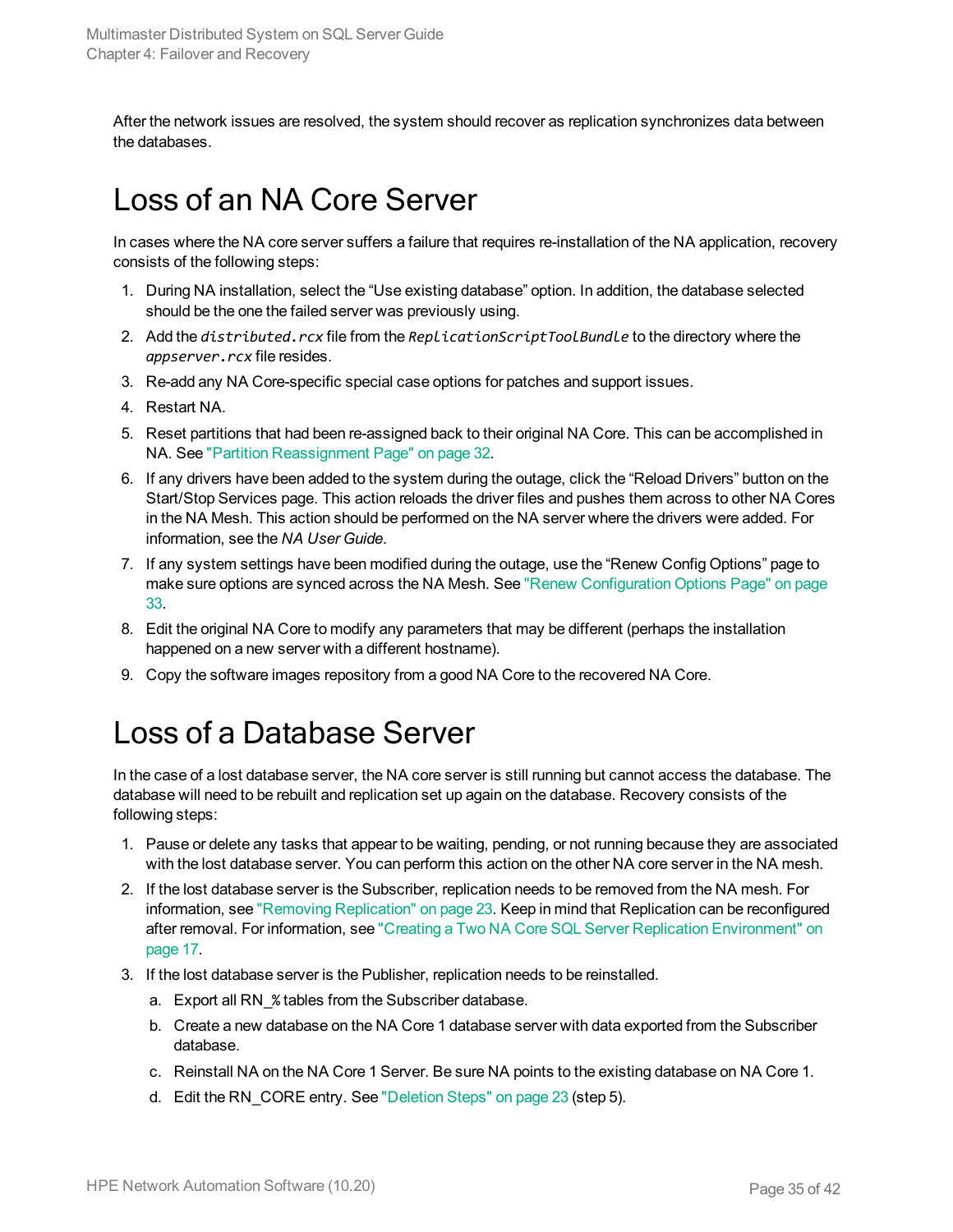- e. Install replication. For information, see "Creating a Two NA Core SQL Server [Replication](#page-16-0) [Environment"](#page-16-0) on page 17.
- 4. Make sure the SQL Server Agent is running on the restored database server. Open a command prompt on the restored database server and enter: **net start**. You should see SQL Server Agent (MSSQLSERVER) in the output. If you do not, enter: **net start SQL Server Agent <MSSQLSERVER>**.
- 5. Reset partitions that had been reassigned back to their original NA Core. This can be accomplished in NA. See "Partition [Reassignment](#page-31-0) Page" on page 32.
- 6. In NA, edit the NA Core that was recovered to make sure all information is correct for the new setup. For information, see the *NA User Guide*.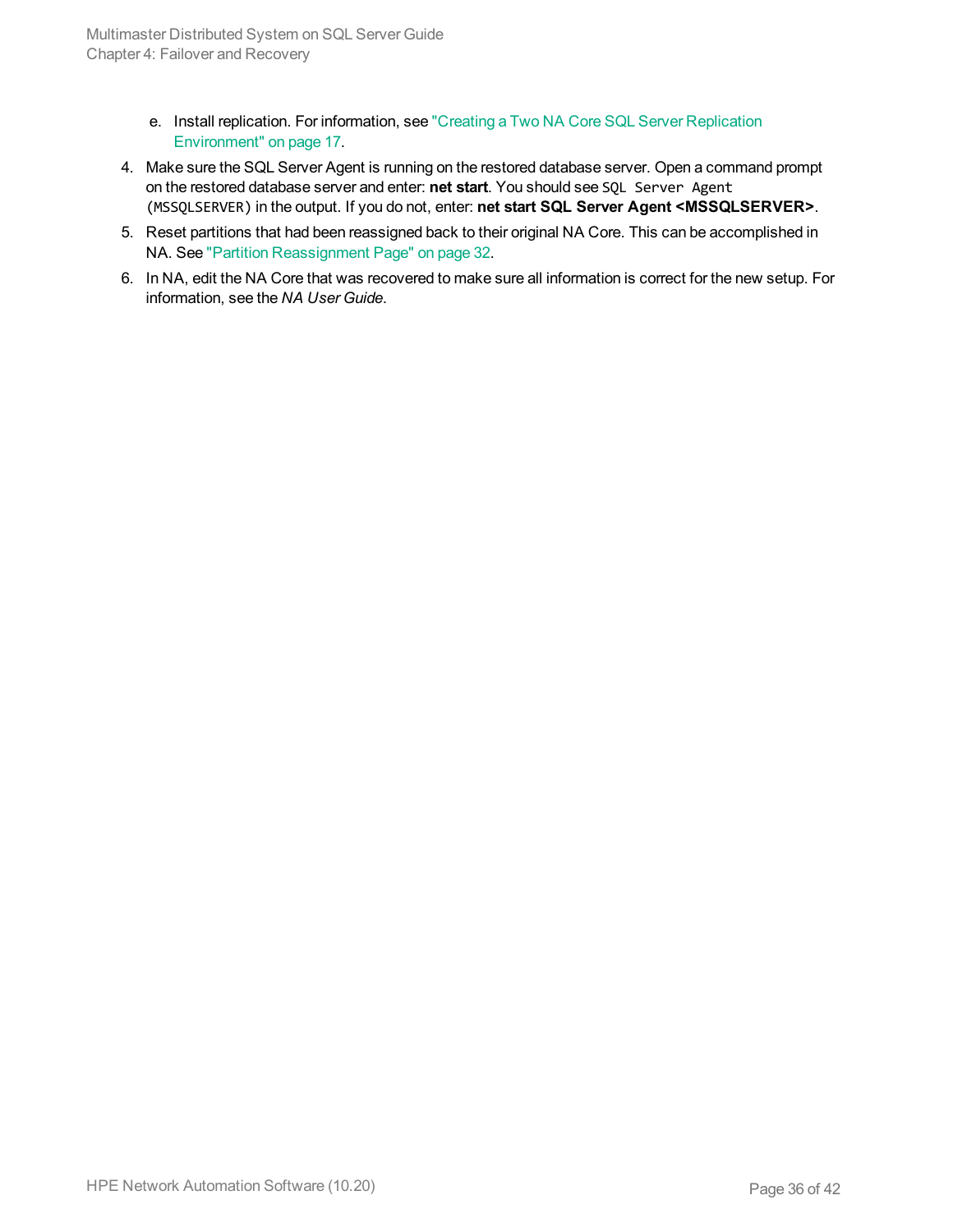# <span id="page-36-0"></span>Chapter 5: Troubleshooting

This chapter contains the following topic:

- "RMI Errors in the NA [Console"](#page-36-1) below
- <span id="page-36-1"></span>• "Removing In-Memory and Database [Information"](#page-37-0) on the next page

# RMI Errors in the NA Console

An RMI error that prevents NA console logon or inhibits use of the NA console can mean that NA is unable to identify the localhost.

#### RMI Error

Event format:

```
Local Core: <hostname>
Remote Core: <hostname>
Error: <Exception text>
```
This error typically occurs when there are network problems between the NA servers. To troubleshoot this problem, make sure:

- 1. The host that the server cannot connect to is up and running.
- 2. The NA instance on that host is running.
- 3. From a command line, enter ping <host> to ensure that network connectivity exists between servers.
- 4. From a command line, enter telnet <host> to port 1099 (or whatever your RMI listen port is set to) to ensure that RMI connections are being accepted. If working correctly, you should get back some data that includes the text string java.rmi.MarshalledObject.

Failures of any of these steps will point to corrective actions needed, such as updating the RMI port being used in the Edit NA Core page, or restarting NA to make sure that the RMI port has been bound correctly and is not being used by another application.

To correct the problem, update the localhost section of the hosts file on each NA core server as follows:

**Note:** This solution is for static IP environments only.

- 1. In a text editor such as WordPad or vi, open the following file:
	- <sup>l</sup> *Windows*: *<Drive>*:\Windows\System32\drivers\etc\hosts
	- Linux: /etc/hosts
- 2. Set the localhost line to read:
	- 127.0.0.1 localhost
- <span id="page-36-2"></span>3. For each NA core server, add a line in the following format:

*<xx.xx.xx.xx> <NA.example.com> <NA>*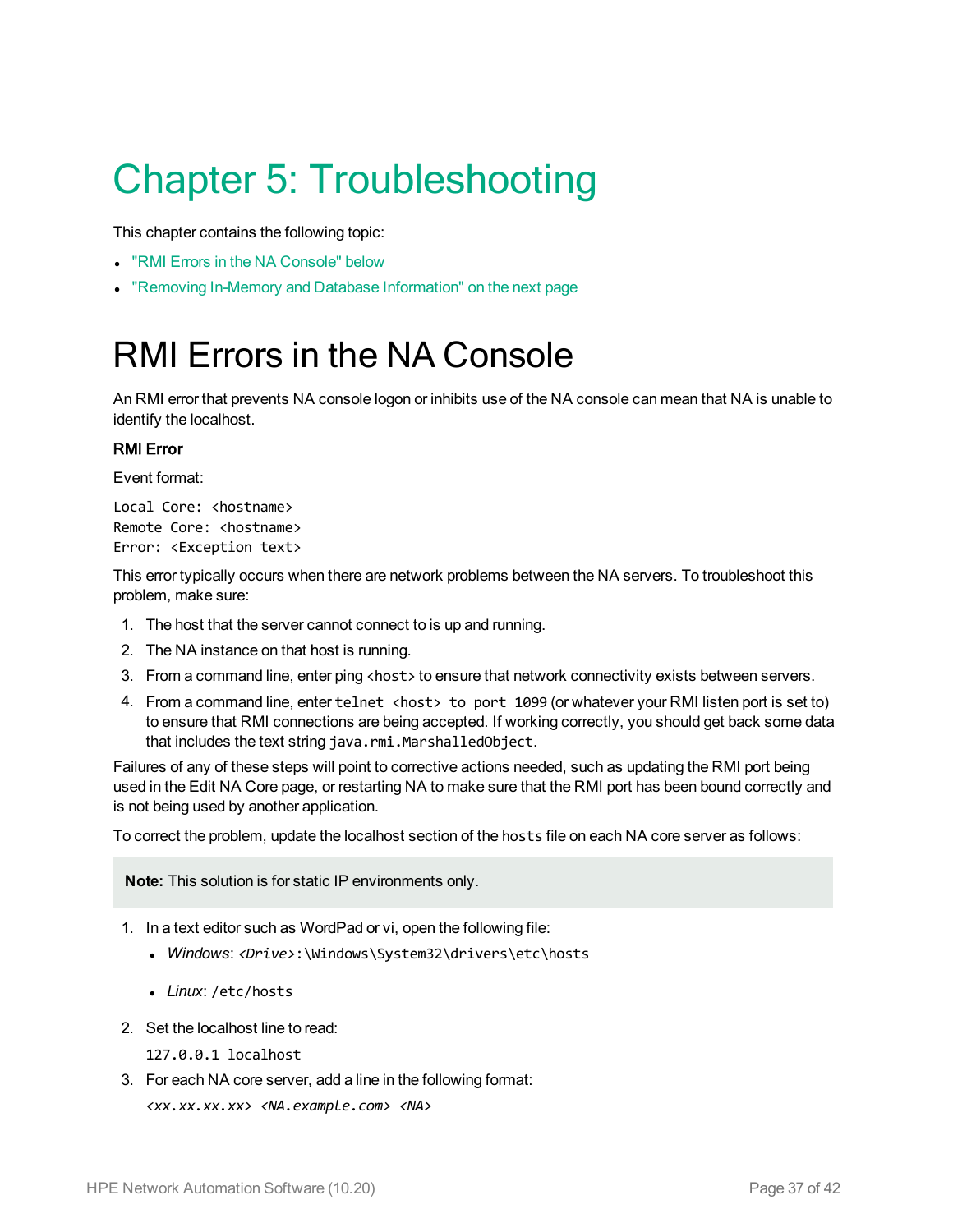- Replace  $\langle xx, xx, xx, xx \rangle$  with the IP address of the NA core server.
- Replace <NA. example. com> with the fully-qualified domain name of the NA core server.
- Replace <NA> with the short hostname of the NA core server.

Repeat [step 3](#page-36-2) until the hosts file includes all NA core servers in the distributed system environment.

<span id="page-37-0"></span>To use the updated hosts information, restart the NA core server.

# Removing In-Memory and Database Information

To ensure proper removal of all in-memory and database information, and to avoid replication conflicts due to matching timestamps, NA active tasks are automatically deleted on the NA Core with which they are associated. An active task is any task that does not have the SUCCEEDED, FAILED, DUPLICATE, SKIPPED, or WARNING status.

Keep in mind that deleted tasks could be displayed in task lists for a few moments while the replication process pushes the deletions to other NA Core in the system. In addition, if the NA Core from which the task originated is not accessible, the task deletion fails.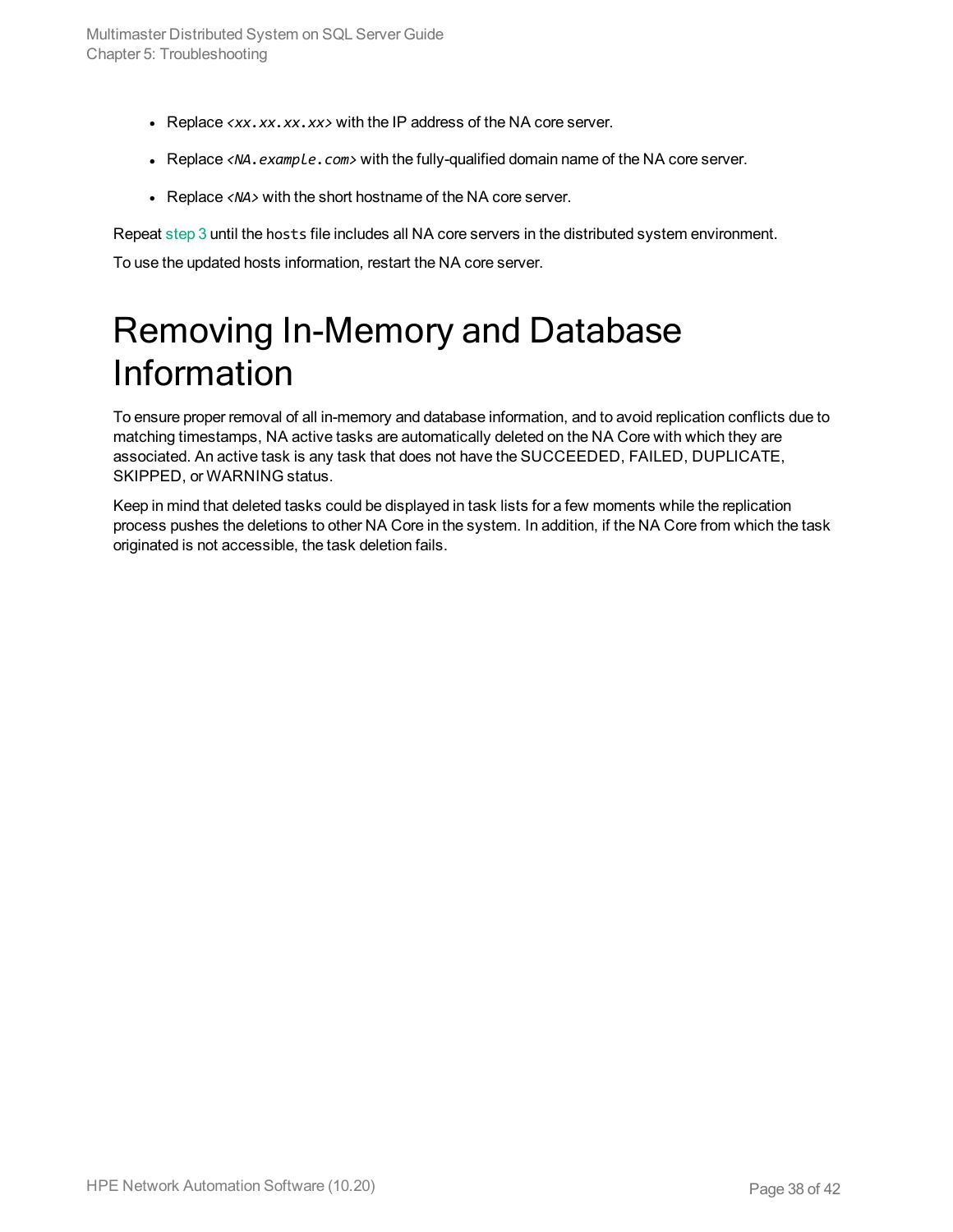# <span id="page-38-0"></span>Appendix A: Common Procedures

This section describes procedures that are common to many HPE Network Automation Software (NA) configuration and maintenance tasks. It includes the following topics:

- **.** "Start, Stop, or Restart All NA [Services"](#page-38-1) below
- <sup>l</sup> "Disable All NA [Services"](#page-39-0) on the next page
- <span id="page-38-1"></span>• ["Working](#page-39-1) with .rcx Files" on the next page

# Start, Stop, or Restart All NA Services

Stopping the NA services before changing the NA configuration prevents conflicting data from being stored in the NA database. Some procedures call for restarting the NA services to read the updated configuration.

#### **To start all NA services**

- <sup>l</sup> *Windows*: Open the **Services** control panel. In the list of services, right-click each of the following services, and then click **Start**:
	- <sup>l</sup> **TrueControl ManagementEngine**
	- <sup>l</sup> **TrueControl FTP Server**
	- <sup>l</sup> **TrueControl Syslog Server**
	- <sup>l</sup> **TrueControl TFTP Server**
	- <sup>l</sup> **TrueControl SA Client**
- Linux: Run the following command:

**/etc/init.d/truecontrol start**

#### **To stop all NA services**

- <sup>l</sup> *Windows*: Open the **Services** control panel. In the list of services, right-click each of the following services, and then click **Stop**:
	- <sup>l</sup> **TrueControl ManagementEngine**
	- <sup>l</sup> **TrueControl FTP Server**
	- <sup>l</sup> **TrueControl Syslog Server**
	- <sup>l</sup> **TrueControl TFTP Server**
	- <sup>l</sup> **TrueControl SA Client**
- Linux: Run the following command:

**/etc/init.d/truecontrol stop**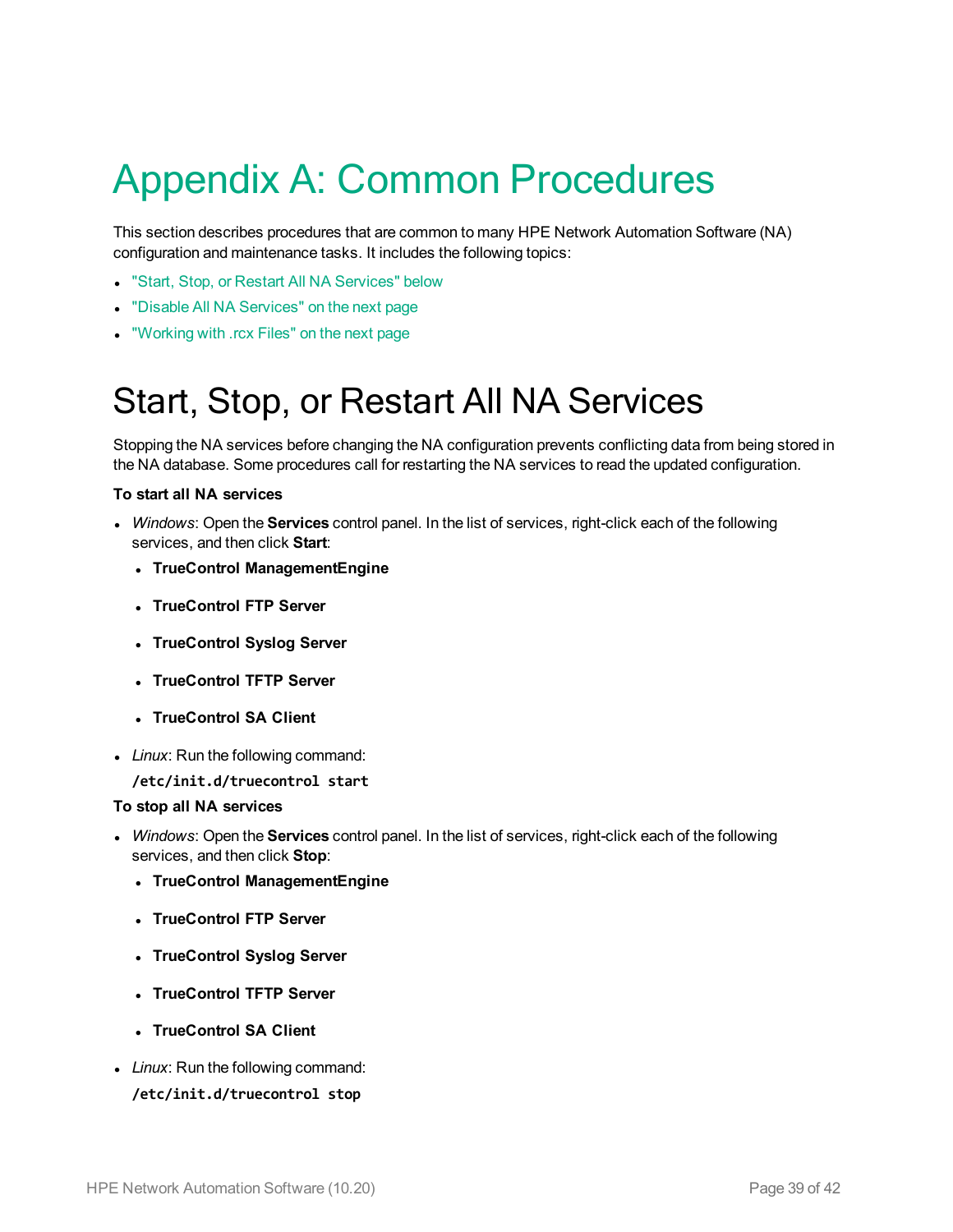#### **To restart all NA services**

- <sup>l</sup> *Windows*: Open the **Services** control panel. In the list of services, right-click each of the following services, and then click **Restart**:
	- <sup>l</sup> **TrueControl ManagementEngine**
	- <sup>l</sup> **TrueControl FTP Server**
	- <sup>l</sup> **TrueControl Syslog Server**
	- <sup>l</sup> **TrueControl TFTP Server**
	- <sup>l</sup> **TrueControl SA Client**
- <span id="page-39-0"></span>• Linux: Run the following command:
	- **/etc/init.d/truecontrol restart**

# Disable All NA Services

Some procedures call for disabling automatic startup of the NA services on system boot.

#### **To disable all NA services**

- <sup>l</sup> *Windows*: Open the **Services** control panel. In the list of services, right-click each of the following services, click **Properties**, and then set Startup Type to **Disabled**:
	- <sup>l</sup> **TrueControl ManagementEngine**
	- <sup>l</sup> **TrueControl FTP Server**
	- <sup>l</sup> **TrueControl Syslog Server**
	- <sup>l</sup> **TrueControl TFTP Server**
	- <sup>l</sup> **TrueControl SA Client**
- <sup>l</sup> *Linux*:

<span id="page-39-1"></span>**mv /etc/rc.d/rc5.d/S99truecontrol /etc/S99truecontrol**

# Working with .rcx Files

The HPE Network Automation Software (NA) property files use the .rcx extension. NA reads .rcx files in reverse alphabetical order. If a given setting is in multiple .rcx files, NA uses the last-read value. Thus, the settings in the adjustable options.rcx file take precedence over the settings in the other .rcx files installed with NA.

**Note:** At startup, NA reads *all* files in the jre directory and interprets their contents for NA configuration options. For this reason, save all backup copies of .rcx files outside the root NA directory.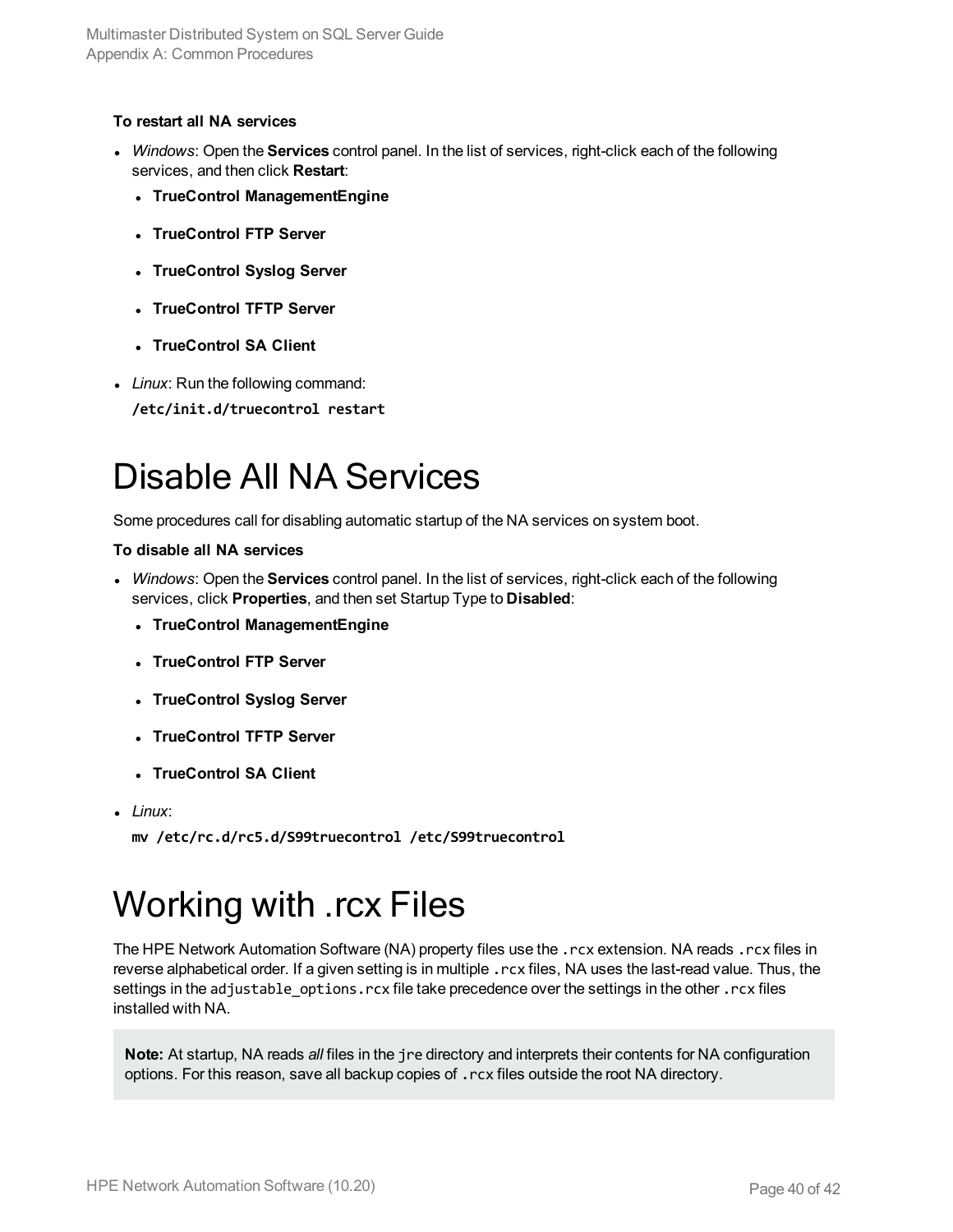In Horizontal Scalability environments, NA shares the actual values of most settings, not the .rcx files, across the NA cores. When a setting is modified on one NA core, that setting is replicated to the other NA cores. If an NA core is not operational during the change replication, that NA core does not receive the change. In that case, at a later time, use the Admin > Distributed > Renew Configuration Options page to push changes to other NA cores.

**Tip:** The distributed system options section of the appserver.rcx file lists the settings that are specific to one NA core and are not shared across the NA cores.

Some configuration changes require .rcx file modifications. The .rcx files are located in the following directory:

- *Windows*: <NA\_HOME>\ire
- Linux: <NA HOME>/jre

**Caution:** Always edit .rcx files with care. These files use XML format. If a .rcx file change results in invalid XML, the NA console might not start correctly.

**Tip:** It is recommended to make all configuration changes in the adjustable\_options.rcx file. NA patch installations and product upgrades might overwrite any of the other NA-installed . rcx files.

The general procedure for changing .rcx files is as follows:

- 1. Back up the .rcx file to a location outside the <NA\_HOME> directory. (NA reads all .rcx files within the NA directory structure.)
- 2. Add new content or update existing content as described in the instructions.
- 3. Save the .rcx file.
- 4. Reload the .rcx settings by doing *one* of the following:
	- <sup>l</sup> In the NA console, on the Admin > Administrative Settings > User Interface page, click **Save**.
	- Run the reload server options command from the NA proxy.
	- Restart the NA services.

**Tip:** Some changes do not take effect until the NA services have been restarted.